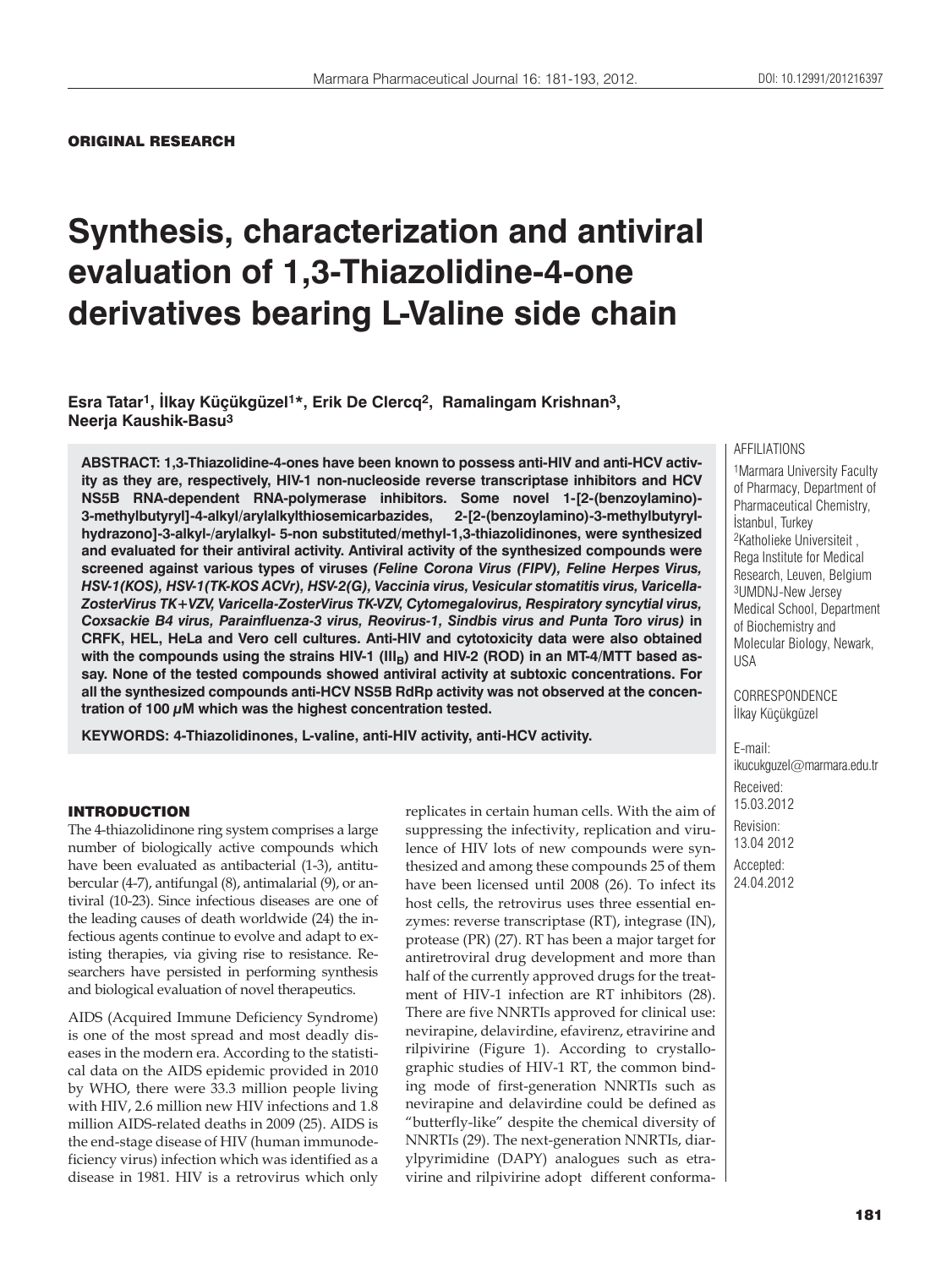

FIGURE 1. Structures of approved non-nucleoside reverse transcriptase inhibitors.

tional modes through their torsional flexibility and ability to reposition within the NNRTI binding pocket (26, 30-31). The resistance to NNRTIs following accumulation of two or more amino acid mutations as compared with the wild-type strain has led to the synthesis of new HIV-1 RT inhibitors bearing 1,3-thiazolidine-4-one core (Figure 2) (11-18). Therefore, we synthesized novel 1,3-thiazolidine-4-ones and studied their antiviral activity in accordance with our antiviral drug development attempt (6, 32-35).

Furthermore, 4–thiazolidinone derivatives have also been shown to exhibit anti-hepatitis C virus (HCV)activity as HCV NS5B polymerase inhibitors (20-21) and HCV NS5A inhibitors (Figure 2) (22-23). The therapeutic potential of the thiazolidinone scaffold against HCV NS5B employing 2′,4′-difluoro-4-hydroxybiphenyl-3-carboxylic acid [2-(5-nitro-2-furyl / substituted phenyl)-4-thiazolidinone-3-yl] amides were explored by Kaushik-Basu et.al (20). Of these evaluated derivatives the lead compound; 2′,4′-difluoro-4-hydroxybiphenyl-3-carboxylic acid[2-(2-fluorophenyl)-4-thiazolidinone-3-yl]amide, which was previously synthesized by Küçükgüzel *et al.* (3), exhibited an  $IC_{50}$  value of 48 microM. Taken together, 1,3-thiazolidine-4-ones synthesized in the present study were also assessed for their hepatitis C virus NS5B polymerase inhibitory activity.

Due to the fact of recurrent or persistent co-infections with the GB virus C (GBV-C), HBV, HCV, HSV-2 increases morbidity and mortality among *HIV-infected* individuals by the reason of increasing the HIV viral load (36-38), there is an urgent need for the treatment of these co-infections. The 4-thiazolidinone scaffold has not been shown to exhibit activity against *Feline Corona Virus (FIPV), Feline Herpes Virus, HSV-1(KOS), HSV-1(TK-KOS ACVr), HSV-2(G), Vaccinia virus, Vesicular stomatitis virus, Varicella-ZosterVirus TK+VZV, Varicella-ZosterVirus TK-VZV, Cytomegalovirus, Vesicular stomatitis virus, Respiratory syncytial virus, Coxsackie B4 virus, Parainfluenza-3 virus, Reovirus-1, Sindbis virus, Coxsackie B4 virus, and Punta Toro virus* yet. Since 4-thiazolidinone derivatives may be optimized for generating new analogues against the viruses mentioned above the antiviral activity of the synthesized 1,3-thiazolidine-4-ones were also studied against most of these viruses.

# EXPERIMENTAL

# *Chemistry*

All solvents and reagents were obtained from commercial sources and used without purification. All melting points (ºC, uncorrected) were determined using Kleinfeld SMP-II basic model melting point apparatus. Elemental analysis was obtained using Leco CHNS-932 and is consistent with the assigned structures. Infrared spectra were recorded on Schimadzu FTIR 8400S and expressed in wavenumber (cm-1). NMR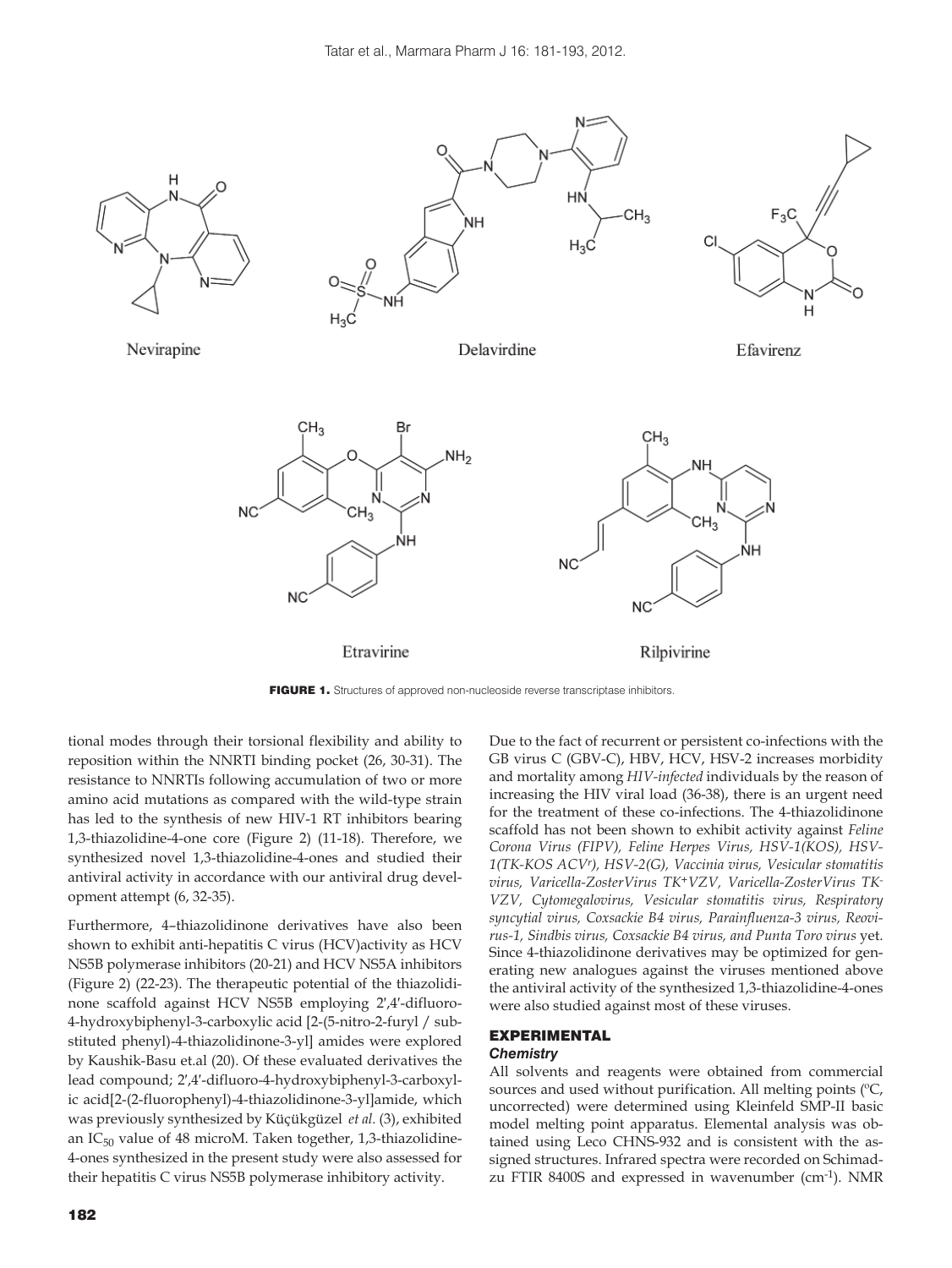

 $EC_{50}$  (HIV-1<sub>IIIB</sub>) = 0.044 µM  $(Ref. 7)$ 



 $EC_{50}$  (HIV-1<sub>IIIB</sub>) = 0.080 µM

 $(Ref. 8)$ 



 $EC_{50}$  (HIV-1<sub>IIIB</sub>) = 0.017 µM  $(Ref. 9)$ 



IC<sub>50</sub> (HCV NS5B RdRp inhibitor) =48  $\mu$ M  $(Ref. 20)$ 



FIGURE 2. New HIV-1 RT, HCV NS5B RdRp and HCV NS5A inhibitors bearing 1,3-thiazolidine-4-one core.

spectra were recorded on Bruker AVANCE-DPX 400 at 400 MHz for 1H-NMR and 100 MHz for 13C-NMR (DEPT and Decoupled), the chemical shifts were expressed in  $\delta$  (ppm) downfield from tetramethylsilane (TMS) using DMSO- $d_6$  as solvent. The liquid chromatographic system consists of an Agilent technologies 1100 series instrument equipped with a quaternary solvent delivery system and a model Agilent series G1315 A photodiode array detector. A Rheodyne syringe loading sample injector with a 50 μl sample loop was used for the injection of the analytes. Chromatographic data were collected and processed using Agilent Chemstataion Plus software. The separation of compounds **3** and **4-18** were performed at ambient temperature by using a reversed phase Waters; μ-Bondapak CN (RP) (3.9 **x** 150 mm, 10 μm particle size) column. All experiments were employed in isocratic mode. The mobile phase was prepared by mixing acetonitrile and TEA-phosphate buffer pH=4.56 (1:99,  $v/v$ ) and filtered through a 0.45 µm membrane and degassed by ultrasonication, prior to use. Solvent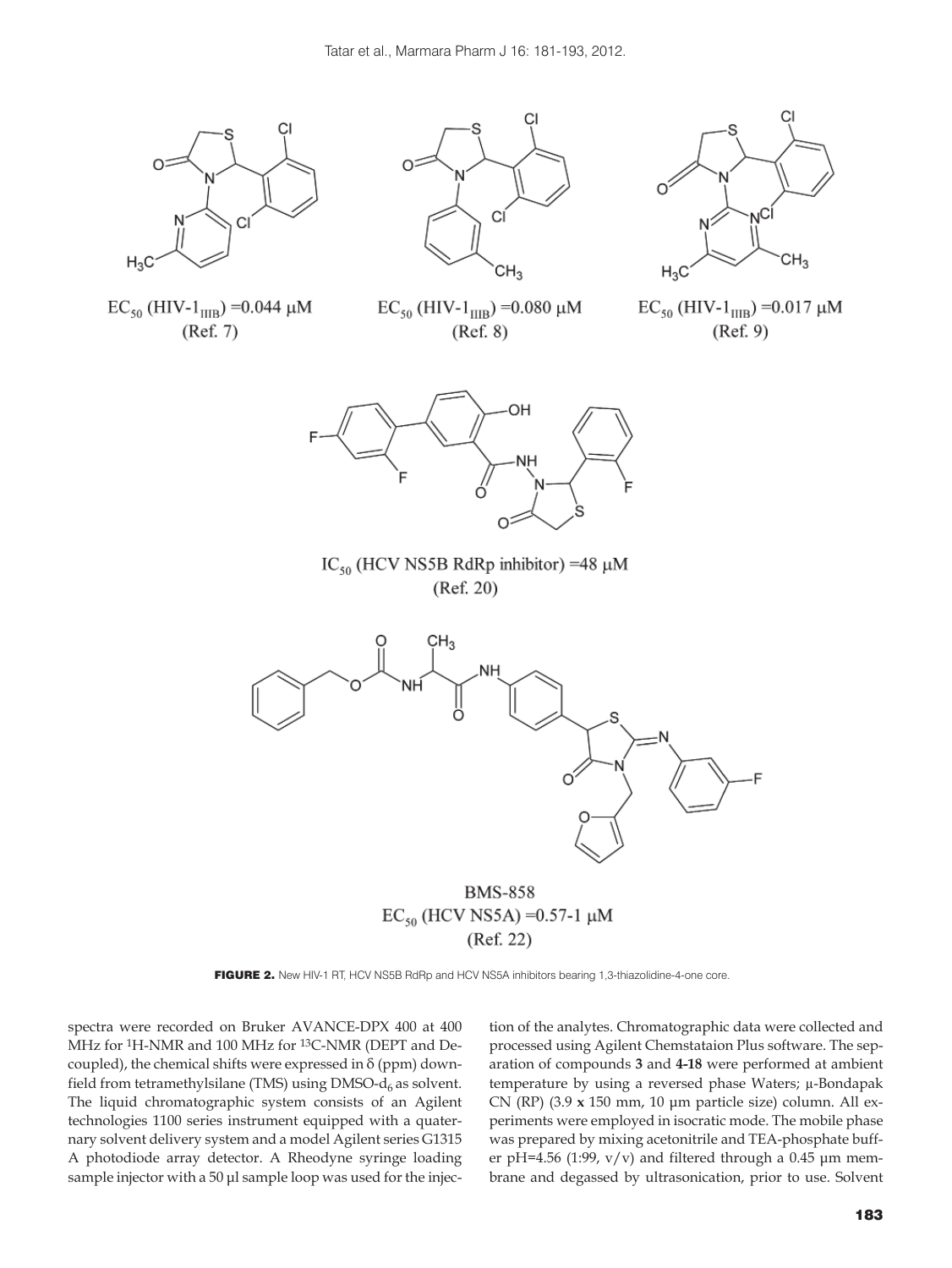delivery was employed at a flow rate of 1 ml.min-1. Detection of the analytes were carried out at 254 nm.

# **2- (Benzoylamino)-3-methylbutyric acid (1)**

(2*S*)-2-Amino-3-methylbutyric acid (L-valine, 1.17 g, 0.01 mol) was dissolved in sodium hydroxide solution (100 ml, 0.02 mol) and benzoyl chloride (1.40 g, 0.01 mol) was added to the reaction medium with stirring in an ice bath. The crude product was precipitated by conc.HCl, filtered and dried and washed with boiling petroleum ether. Yield 38%. M.p**.** 136-137ºC (39). HPLC t<sub>R</sub> (min.): 1.5. IR, υ (cm<sup>-1</sup>): 3298 (N-H), 3228 (H-bonded O-H), 3066 (=C-H), 2960, 2874 (C-H), 1722, 1695 (C=O), 1639  $(C=O)$ .

# **2- (Benzoylamino)-3-methylbutyric acid methyl ester (2)**

(2*S*)-2-(Benzoylamino)-3-methylbutyric acid (0.01 mol) was dissolved in 20 ml methanol and 1 ml conc.  $H_2SO_4$  was added. The reaction mixture was heated under reflux for 3 h. The crude product was precipitated by using  $NAHCO<sub>3</sub>$  solution (5%), filtered, dried and crystallized from petroleum ether. Yield 82%. M.p. 111-114°C (40). HPLC t<sub>R</sub> (min.): 3.54. IR, υ (cm-1): 3074 (=C-H), 2966, 2874 (C-H), 1735 (C=O), 1639 (C=O), 1240 (C-O).

# **2- (Benzoylamino)-3-methylbutyric acid hydrazide (3)**

(2*S*)-2-(Benzoylamino)-3-methylbutyric acid methyl ester (0.01 mol) and hydrazine hydrate were heated under reflux for 1 h and 25 ml methanol was added to the reaction medium. The mixture was heated under reflux for 1h. The crude product was filtered and washed with boiling petroleum ether. Yield 77%. M.p. 210-211°C (41). HPLC t<sub>R</sub> (min.): 1.88. IR, υ (cm<sup>-1</sup>): 3269, 3184 (N-H), 1660 (C=O), 1624 (C=O).

General procedure for the synthesis of 1-[2-(benzoylamino)-3methylbutyryl-4-alkyl/arylalkyl-thiosemicarbazides (4-8).

(2*S*)-2-(Benzoylamino)-3-methylbutyric acid hydrazide (0.01 mol) **(3)** was heated with methyl, ethyl, propyl, allyl, benzyl isothiocyanates (0.01 mol) under reflux for 4 h in ethanol. The crude products **4-8** were filtered and recrystallized from appropriate solvents.

General procedure for the synthesis of 2-[2-(benzoylamino)-3methylbutyrylhydrazono]-3-alkyl/arylalkyl-1,3-thiazolidinones (9-13).

A mixture of appropriate thiosemicarbazide **4-8** (0.01 mol), anhydrous sodium acetate (99%, 0.04 mol) and ethyl bromoacetate (0.011 mol) in 20 ml absolute ethanol were heated under reflux for 4h. The mixture was cooled and the crude products (**9-13**) were filtered, dried and crystallized from appropriate solvents.

General procedure for the synthesis of 2-[2-(benzoylamino)-3methylbutyrylhydrazono-3-alkyl/arylalkyl-5-methyl-1,3-thiazolidinones (14-18).

A mixture of appropriate thiosemicarbazide **4-8**, anhydrous sodium acetate (99%, 0.04 mol) and ethyl 2-bromopropionate (0.011 mol) in 20 ml absolute ethanol were heated under reflux for 20h. The mixture was evaporated under vacuo and extracted with chloroform to eliminate sodium acetate crystals. The organic phase was evaporated in vacuo and the oily product



## SCHEME 1. Synthetic route to compounds **1-18**.

Reagents and conditions: (a) C<sub>6</sub>H<sub>5</sub>COCl / NaOH; (b) MeOH / H<sub>2</sub>SO<sub>4</sub>, reflux; (c) NH<sub>2</sub>NH<sub>2</sub>.H<sub>2</sub>O, reflux; (d) R<sub>1</sub>-N=C=S, reflux; (e) BrCH<sub>2</sub>COOC<sub>2</sub>H<sub>5</sub>, anhydrous CH<sub>3</sub>COONa, absolute EtOH, reflux (f) CH<sub>3</sub>CHBrCOOC<sub>2</sub>H<sub>5</sub>, anhydrous CH<sub>3</sub>COONa, absolute EtOH, reflux.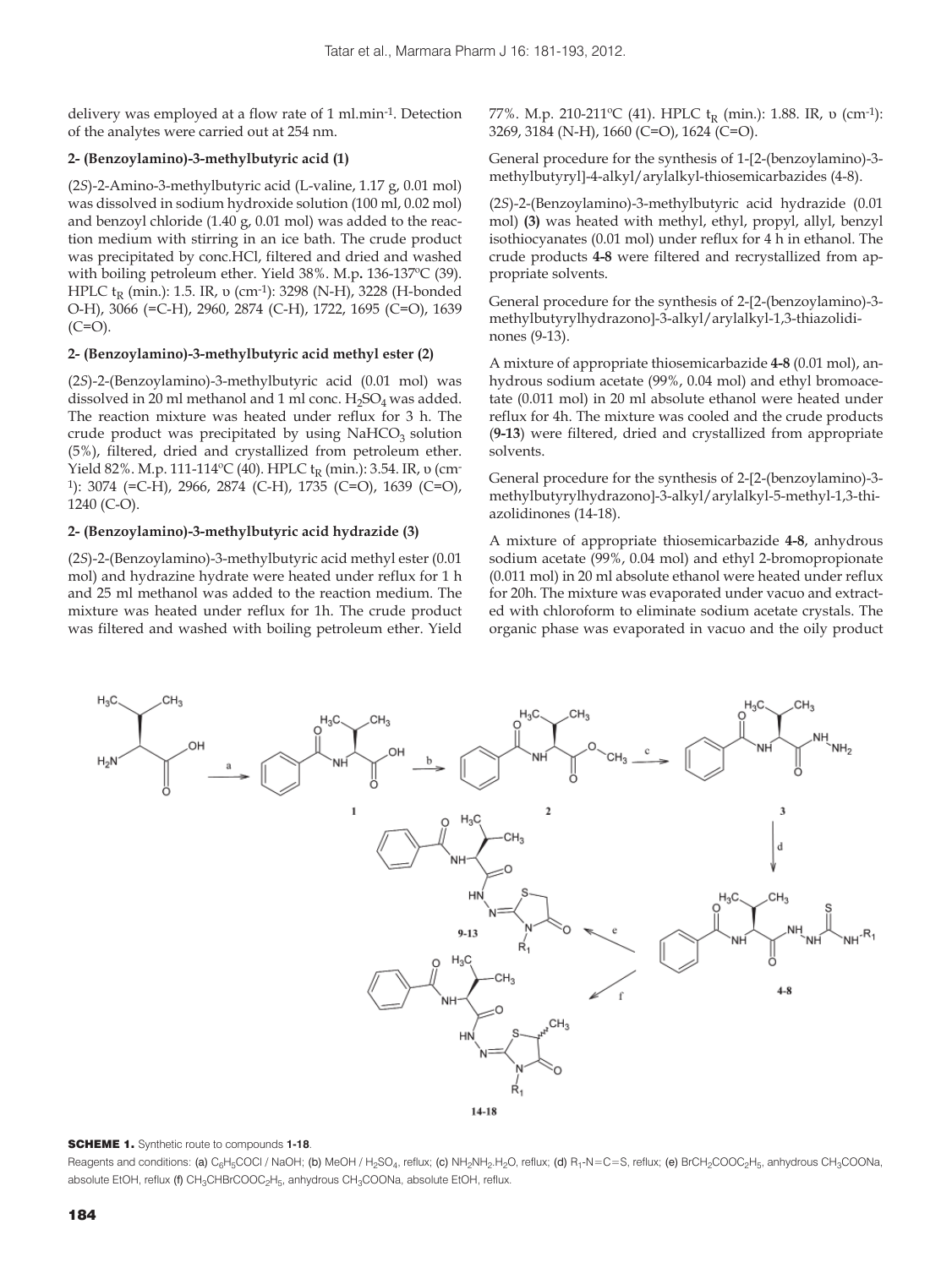| Compound       | $R_1$           | <b>Molecular</b><br>formula | M.p (°C) | Yield (%)<br>&<br><b>Crystallization solvent</b> | <b>HPLC</b><br>Rt (min.) | HREI/FAB-MS (m/z)<br>calculated/found |
|----------------|-----------------|-----------------------------|----------|--------------------------------------------------|--------------------------|---------------------------------------|
| $\overline{4}$ | CH <sub>3</sub> | $C_{14}H_{20}N_{4}O_{2}S$   | 191-193  | 67<br>Ethanol                                    | 5.835                    |                                       |
| $\overline{5}$ | $C_2H_5$        | $C_{15}H_{22}N_{4}O_{2}S$   | 180-181  | 59<br>Ethanol                                    | 7.542                    |                                       |
| 6              | $C_3H_7$        | $C_{16}H_{24}N_4O_2S$       | 182-185  | 81<br>Ethanol                                    | 10.850                   |                                       |
| $\overline{7}$ | $CH2CH=CH2$     | $C_{16}H_{22}N_{4}O_{2}S$   | 195-199  | 75<br>Ethanol                                    | 8.431                    |                                       |
| 8              | $CH_2C_6H_5$    | $C_{20}H_{24}N_{4}O_{2}S$   | 205      | 81<br>Ethanol                                    | 26.606                   |                                       |
| $\mathsf g$    | CH <sub>3</sub> | $C_{16}H_{20}N_{4}O_{3}S$   | 218-220  | 53<br>Ethanol                                    | 6.886                    | 348.1256 / 348.1218                   |
| 10             | $C_2H_5$        | $C_{17}H_{22}N_{4}O_{3}S$   | 227      | 67<br>Ethanol                                    | 8.647                    | 362.1412 / 362.1438                   |
| 11             | $C_3H_7$        | $C_{18}H_{24}N_{4}O_{3}S$   | 222-224  | 90<br>Ethanol                                    | 12.575                   | 376.1569 / 376.1559                   |
| 12             | $CH_2CH=CH_2$   | $C_{18}H_{22}N_{4}O_{3}S$   | 205-207  | 69<br>Ethanol                                    | 10.483                   | 374.1412 /374.1418                    |
| 13             | $CH_2C_6H_5$    | $C_{22}H_{24}N_{4}O_{3}S$   | 235-238  | 86<br>EtOH: DMF (99:1)                           | 39.037                   | 424.1569 / 424.1567                   |
| 14             | CH <sub>3</sub> | $C_{17}H_{22}N_4O_3S$       | 183-185  | 10<br>Diethylether                               | 9.821                    | 362.1412 / 362.1422                   |
| 15             | $C_2H_5$        | $C_{18}H_{24}N_{4}O_{3}S$   | 235      | 62<br>EtOH:H <sub>2</sub> O (50:50)              | 12.809                   | 376.1569 / 376.1571                   |
| 16             | $C_3H_7$        | $C_{19}H_{26}N_4O_3S^c$     | 147/164  | 20<br>Diethylether                               | 16.758                   | 391.1798 / 391.1809                   |
| 17             | $CH_2CH=CH_2$   | $C_{19}H_{24}N_{4}O_{3}S$   | 172-173  | 30<br>Ethanol                                    | 14.804                   | 388.1569 / 388.1558                   |
| 18             | $CH_2C_6H_5$    | $C_{23}H_{26}N_{4}O_{3}S$   | 192-194  | 54<br>Methanol                                   | 56.690                   | 438.1725 / 438.1706                   |

TABLE 1. Physical and spectral data for compounds **4-18.**

**Elemental analysis data for compounds 4-8 (calculated / found): Compound 4:** C%: 52.61 / 52.97; H%: 5.65 / 5.65; N%:17.49 / 17.65; S%: 9.97 / 10.10. **Compound 5:** C%: 55.88 / 55.89; H%: 6.88 / 6.29; N%:17.38 / 17.36; S%: 9.94 / 9.80. **Compound 6:** C%: 56.50 / 56.93; H%: 7.24 / 6.65; N%:16.43 / 16.61; S%: 9.40 / 9.43. **Compound 7:** C%: 57.46 / 57.40; H%: 6.63 / 7.05; N%:16.75 / 16.72; S%: 9.59 / 9.48. **Compound 8:** C%: 62.48 / 62.29; H%: 6.29 / 7.33; N%:14.57 / 14.68; S%: 8.34 / 8.04. **IR spectral data, υ (cm-1): Compounds 4-8:** 3383-3173 (N-H str.), 1699-1681 (C=O str.), 1635-1633 (C=O str.), 1205-1028 (C=S str.). **Compounds 9-13:** 3252-3155 (N-H str.), 1724-1718 (C=O str.), 1672-1662 (C=O str.), 1631-1629 (C=O str.), 1600-1579 (C=N str.). **Compounds 14-18:** 3250- 3173 (N-H str.), 1726-1724 (C=O str.), 1666-1660 (C=O str.), 1629-1627 (C=O str.), 1602-1577 (C=N str.).

was triturated with ice-cold ether in order to be solidified. The crude products (**14-18**) were filtered, dried and recrystallized from appropriate solvents.

## *In Vitro* **Antiviral Assays Inhibition of HIV-induced cytopathicity in MT-4 cells**

Evaluation of the antiviral activity of the compounds against *HIV-1 strain III<sub>B</sub>* and *HIV-2 strain (ROD)* in MT-4 cells was performed using the MTT assay as previously described (42). Stock solutions  $(10 \times \text{final concentration})$  of test compounds were added in 25 μl volumes to two series of triplicate wells so as to allow simultaneous evaluation of their effects on mockand HIV-infected cells at the beginning of each experiment. Serial 5-fold dilutions of test compounds were made directly in flat-bottomed 96-well microtiter trays using a Biomek 2000 robot (Beckman instruments, Fullerton, CA). Untreated control HIV-and mock-infected cell samples were included for each samples.

*HIV-1(III<sub>B</sub>)* (43) or *HIV-2 (ROD)* (44) stock (50 μl) at 100-300  $CCID<sub>50</sub>$  (cell culture infection dose) or culture medium was added to either the infected or mock-infected wells of the microtiter tray. Mock-infected cells were used to evaluate the ef-

fect of test compound on uninfected cells in order to assess the cytotoxicity of the test compound. Exponentially growing MT-4 cells (45) were centrifuged for 5 minutes at 1000 rpm and the supernatant was discarded. The MT-4 cells were resuspended at  $6 \times 10^5$  cells/ml, and  $50 \mu$ l volumes were transferred to the microtiter tray wells. Five days after infection, the viability of mock-and HIV-infected cells was examined spectrophotometrically by the MTT assay.

The MTT assay is based on the reduction of yellow coloured 3-(4,5-dimethylthiazol-2-yl)-2,5-diphenyltetrazolium bromide (MTT) (Acros Organics, Geel, Belgium) by mitochondrial dehydrogenase of metabolically active cells to a blue-purple formazan that can be measured spectrophotometrically. The absorbances were read in an eight-channel computer-controlled photometer (Multiscan Ascent Reader, Labsystems, Helsinki, Finland), at two wavelenghths (540 and 690 nm). All data were calculated using the median OD (optical density) value of tree wells. The 50% cytotoxic concentration  $(CC_{50})$ was defined as the concentration of the test compound that reduced the absorbance  $OD_{540}$  of the mock-infected control sample by 50%. The concentration achieving 50% protection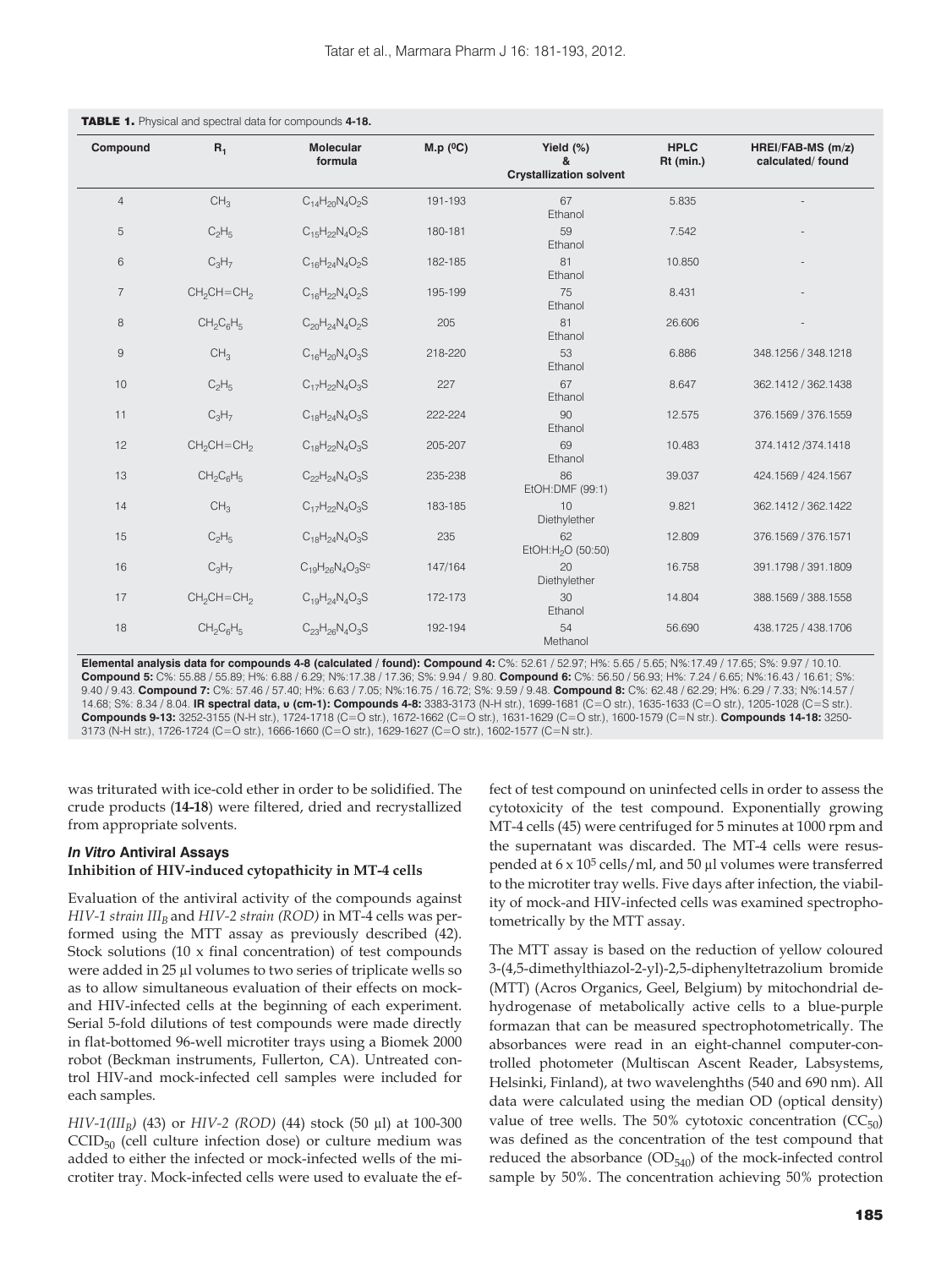

SCHEME 2. Common fragmentation pathway for the compounds **9-13, 14-15, 17-18**.

from the cytopathic effect of the virus in infected cells was defined as the 50% effective concentration ( $EC_{50}$ ).

#### *Antiviral assays*

The antiviral assays, other than HIV-1, were based on inhibition of virus-induced cytopathicity in HEL cells (*HSV-1(KOS), HSV-1(TK-KOS ACVr), HSV-2(G), Vaccinia virus, Vesicular stomatitis virus*), hela cells (*Vesicular stomatitis virus, Respiratory syncytial virus, Coxsackie B4 virus*) and Vero cells (*Parainfluenza-3 virus, Reovirus-1, Sindbis virus, Coxsackie B4 virus, Punta Toro virus*), following previously established procedures (46- 48). Briefly, confluent cell cultures in microtiter 96-well plates were inoculated with 100 CCID $_{50}$  of virus, 1 CCID $_{50}$  being the virus dose required to infect 50% of the cell cultures. After a 1h virus adsorption period, residual virus was removed, and the cell cultures were incubated in the presence of varying concentrations 400, 200, 100, ...  $\mu g/ml$  of the test compounds. Viral cytopathicity was recorded as soon as it reached completion in the control virus-infected cell cultures that had not been treated with the test compounds.

## **NS5B inhibition assay**

The biological activity of the compounds against NS5B polymerase were evaluated in a reaction buffer containing 20 mM Tris-HCl (pH 7.0), 100 mM NaCl, 100 mM sodium glutamate, 0.1 mM DTT, 0.01% BSA, 0.01% Tween-20, 5% glycerol, 20 U/ mL of RNase Out, 0.25 μM of poly rA/U<sub>12</sub>, 25 μM UTP, 2 μCi [∞-<sup>32</sup>P]UTP, 300 ng of NS5BCΔ21 and 1.0 mM MnCl<sub>2</sub> with or without inhibitors (100 μM) in a total volume of 25 μl for 1h at 30oC as previously described (20, 49) Reactions were terminated by the addition of ice-cold  $5\%$  (v/v) trichloroacetic acid (TCA) containing 0.5 mM pyrophosphate. Reaction products were precipitated on GF-B filters and quantified on a liquid scintillation counter. NS5B activity in the presence of DMSO control was set at 100% and that in the presence of the compounds was determined relative to this control.

# RESULTS AND DISCUSSION

## *Chemistry*

2-(Benzoylamino)-3-methylbutyric acid **(1)** was prepared by benzoylation of L-valine. 2-(Benzoylamino)-3-methylbutyric acid methyl ester **(2)** was obtained by esterification of compound **1.** 2-(Benzoylamino)-3-methylbutyric acid hydrazide **(3)** was obtained by heating compound **2** with hydrazine hydrate. 1-2-(Benzoylamino)-3-methylbutyryl-4-alkyl/arylalkylthiosemicarbazides **(4-8**) were carried out by refluxing compound **3** with methyl, ethyl, propyl, allyl, benzyl isothiocyanates in ethanolic medium. 2-2-(Benzoylamino)-3 methylbutyrylhydrazono]-3-alkyl/arylalkyl-1,3-thiazolidine-4-ones **(9-13)** were synthesized by refluxing compounds **4-8**  with ethyl 2-bromoacetate in the presence of anhydrous sodium acetate in absolute ethanol. 2-2-(Benzoylamino)-3 methylbutyrylhydrazono]-3-alkyl/arylalkyl-5-methyl-1,3-thiazolidine-4-ones **(14-18)** were synthesized by refluxing compounds **4-8** with ethyl 2-bromopropionate in the presence of anhydrous sodium acetate in absolute ethanol.

Purities of compounds **4-18** were assessed through HPLC data and confirmed by elemental analysis. The synthesized compounds were characterized by their IR, 1H-NMR, 13C-NMR, HR-EI and HR-FAB Mass Spectral data. Physical and spectral data for compounds **4-18** are given in Table 1.

The IR spectra of compound **1** was characterized by the presence of a new C=O absorption band at 1639 cm-1. The bands at  $1735 \text{ cm}^{-1}$  and  $1660 \text{ cm}^{-1}$  were attributed to the C=O streching band of ester (compound **2**) and hydrazide (compound **3**), respectively. Absorption bands at 1205-1028 cm-1, which were attributed to the C=S streching vibrations, were observed in the IR spectra of compounds **4-8**. New C=O bands (1718-1726 cm-1) in the IR spectra of 1,3-thiazolidine-4-ones **9-18** provided confirmatory evidence for ring closure (3, 7). IR spectral data for compounds **4-18** are given in Table 1.

The exhibited chemical shifts obtained from 1H-NMR spectra of compounds **4-8** (see Table 2) all supported the proposed structures of the compounds. Resonances assigned to the N1- H, N2-H, N4-H protons of thiosemicarbazides **4-8** were detected at 10.17-10.31, 9.36-9.56, 7.61-8.25 ppm respectively which are supported by the literature (50).

Signals at about 4.02-4.12 ppm that were attributed to the  $CH<sub>2</sub>$ protons at the 5th position of the 1,3-thiazolidine-4-one ring, supported the exact structures of **9-13** (see Table 2)**.** The CH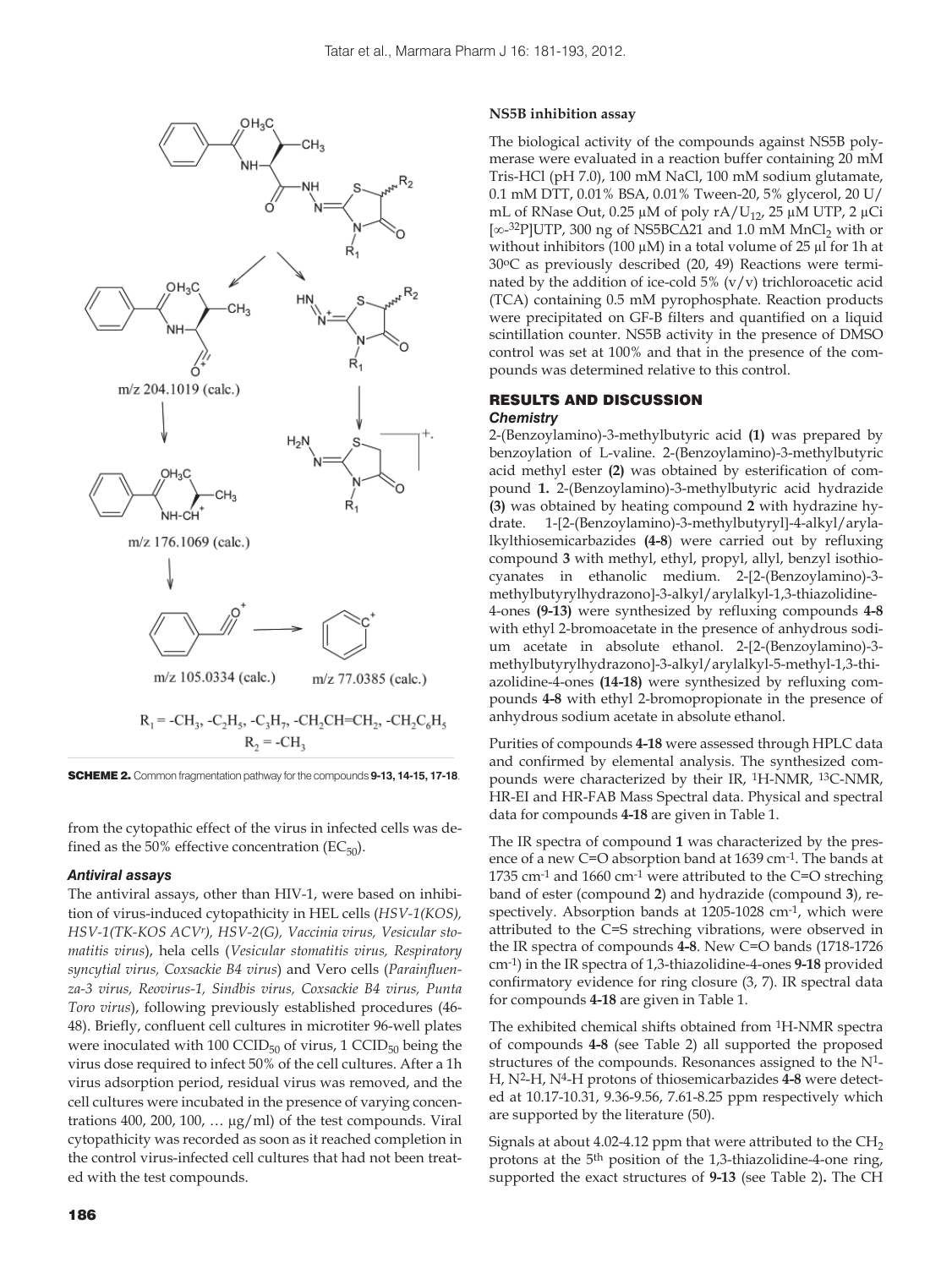| Comp.          | <sup>1</sup> H-NMR $\delta$ (ppm)                                                                                                                                                                                                                                                                                                                                                                                                                                                                                                                                                                                                                                                                                                                                        |
|----------------|--------------------------------------------------------------------------------------------------------------------------------------------------------------------------------------------------------------------------------------------------------------------------------------------------------------------------------------------------------------------------------------------------------------------------------------------------------------------------------------------------------------------------------------------------------------------------------------------------------------------------------------------------------------------------------------------------------------------------------------------------------------------------|
| 4              | 0.79-1.16 (m, 6H, >CHCH(CH <sub>3</sub> ) <sub>2</sub> ), 2.07-2.26 (q, 1H, >CHCH(CH <sub>3</sub> ) <sub>2</sub> ), 2.93 (d, 3H, J: 4.23 Hz, NH-CH <sub>3</sub> ), 4.02 (brs, 1H, >CHCH(CH <sub>3</sub> ) <sub>2</sub> ), 7.47-7.59 (m, 3H,<br>Ar- H), 7.78 (s, 1H, N <sup>4</sup> H), 7.89 (d, 2H, J:7.07 Hz, Ar- H), 8.65 (s, 1H, Ar-CONH-), 9.40 (s, 1H, N <sup>2</sup> -H), 10.17 (s, 1H, N <sup>1</sup> -H).                                                                                                                                                                                                                                                                                                                                                        |
| 5              | 0.95 & 1.02 (d, 3H, J:6.75 Hz & d, 3H, J:6.59 Hz, >CHCH(CH <sub>3</sub> ) <sub>2</sub> ), 1.12 (t, 3H, J:7.21 Hz, J:7.21 Hz, NH-CH <sub>2</sub> -CH <sub>3</sub> ), 2.11-2.16 (q, 1H, >CHCH(CH <sub>3</sub> ) <sub>2</sub> ), 3.42-<br>3.53 (m, 2H, NH-CH <sub>2</sub> -CH <sub>3</sub> ), 3.93 (brs, 1H, >CHCH(CH <sub>3</sub> ) <sub>2</sub> ), 7.49 (t, 2H, J: 7.68 Hz, J: 7.09 Hz, Ar- H), 7.55-7.59 (m, 1H, Ar- H), 7.64 (s, 1H, N <sup>4</sup> H-CH <sub>2</sub> CH <sub>3</sub> ),<br>7.88 (d, J:7.68 Hz, 2H, Ar- H), 8.71 (s, 1H, Ar-CONH-), 9.36 (s, 1H, N <sup>2</sup> -H), 10.21 (s, 1H, N <sup>1</sup> -H).                                                                                                                                                  |
| 6              | 0.82 (t, 3H, J:7.,37 Hz, J:7.44 Hz, NH-CH <sub>2</sub> -CH <sub>2</sub> -CH <sub>3</sub> ), 0.96 & 1.02 (d, 3H, J:6.73 Hz & d, 3H, J:6.58 Hz, >CHCH(CH <sub>3</sub> ) <sub>2</sub> ), 1.51-1.57 (m, 2H, NH-CH <sub>2</sub> -<br>CH <sub>2</sub> -CH <sub>3</sub> ), 2.11-2.17 (q, 1H, >CHCH(CH <sub>3</sub> ) <sub>2</sub> ), 3.38-3.44 (m, 2H, NH-CH <sub>2</sub> -CH <sub>2</sub> -CH <sub>2</sub> ), 3.93 (brs, 1H, >CHCH(CH <sub>3</sub> ) <sub>2</sub> ), 7.49 (t, 2H, J:7.71 Hz, J:7.71 Hz, J:7.11 Hz,<br>Ar-H), 7.55 (t, J:5.24 Hz, J: 4.31 Hz, 1H, Ar-H), 7.61 (s, N <sup>4</sup> H), 7.89 (d, 2H, J: 7.11 Hz, Ar-H), 8.71 (s, 1H, Ar-CONH-), 9.38 (s, 1H, N <sup>2</sup> -H), 10.22 (s, 1H,<br>$N^1-H$ ).                                                       |
| $\overline{7}$ | 0.96 & 1.03 (d, 3H, J:6.67 Hz & t, 3H, J:10.62 Hz, J:6.55 Hz, >CHCH(CH <sub>3</sub> )), 2.14-2.17 (q, 1H, >CHCH(CH <sub>3</sub> )), 3.97 (brs, 1H, >CHCH(CH <sub>3</sub> ) <sub>2</sub> ), 4.15<br>(brs, 2H, NH-CH <sub>2</sub> -CH <sub>=</sub> CH <sub>2</sub> ), 5.03 (d, 1H, J:11.78 Hz, NH-CH <sub>2</sub> -CH <sub>=</sub> CH <sub>2</sub> , cis), 5.13 (d, 1H, J: 18.91 Hz, NH-CH <sub>2</sub> -CH <sub>=</sub> CH <sub>2</sub> , trans), 5.81-5.88 (m, 1H,<br>NH-CH <sub>2</sub> -CH_CH <sub>2</sub> ), 7.48 (t, 2H, J: 7.82 Hz, J:7.24 Hz, Ar-H), 7.54-7.58 (t, J: 7.1 Hz, J: 6.29 Hz, 1H, Ar-H), 7.82 (s, 1H, N <sup>4</sup> H), 7.86 (d, 2H, J:7.88 Hz, Ar-<br>H), 8.70 (s, 1H, Ar-CONH-), 9.49 (s, 1H, N <sup>2</sup> -H), 10.25 (s, 1H, N <sup>1</sup> -H). |
| 8              | 0.88-1.02 (m, 6H, >CHCH(CH <sub>3</sub> ) <sub>2</sub> ), 2.12-2.17 (q, 1H, >CHCH(CH <sub>3</sub> ) <sub>2</sub> ), 3.96 (brs, 1H, >CHCH(CH <sub>3</sub> ) <sub>2</sub> ), 4.73, 4.77, 4.83, 4.87 (4d, 2H, J: 5.28 Hz, J: 5.37<br>Hz, J: 5.94 Hz, J: 6.10 Hz, NH-CH <sub>2</sub> -C <sub>6</sub> H <sub>5</sub> ), 7.17-7.31 (m, 5H, NH-CH <sub>2</sub> -C <sub>6</sub> H <sub>5</sub> ), 7.38 (t, 2H, J: 7.73 Hz, J: 7.58 Hz, Ar-H), 7.49-7.53 (q, 1H, Ar-H), 7.62 (d, 2H,<br>J: 7.46 Hz, Ar-H), 8.25 (s, N <sup>4</sup> H), 8.69 (d, 1H, J: 4.05 Hz Ar-CONH-), 9.56 (s, 1H, N <sup>2</sup> -H), 10.31 (s, 1H, N <sup>1</sup> -H).                                                                                                                                      |
| $\overline{9}$ | 0.96 (d, 6H, J: 6.57 Hz, >CHCH(CH <sub>3</sub> ) <sub>2</sub> ), 2.12-2.16 (m, 1H, >CHCH(CH <sub>3</sub> ) <sub>2</sub> ), 3.09 (d, 2H, J: 7.26 Hz, N-CH <sub>3</sub> ), 4.03 (s, 2H,-SCH <sub>2</sub> -), 4.40 (t, 1H, J: 8.62<br>Hz, J: 8.,61 Hz, >CHCH(CH <sub>3</sub> ) <sub>2</sub> ), 7.45-7.56 (m, 3H, Ar-H), 7.88 (d, 2H, J: 8.52 Hz, Ar-H), 8.39 (d, 1H, J: 8.53 Hz, Ar-CONH-), 10.43 (s, 1H, -CO-<br>$NH-N=$ ).                                                                                                                                                                                                                                                                                                                                                |
| 10             | 0.94-0.99 (q, 6H, >CHCH(CH <sub>3</sub> ) <sub>2</sub> ), 1.11-1.18 (q, 3H, N-CH <sub>2</sub> CH <sub>3</sub> ), 2.15-2.18 (m, 1H, >CHCH(CH <sub>3</sub> ) <sub>2</sub> ), 3.65-3.71 (q, 2H, N-CH <sub>2</sub> CH <sub>3</sub> ), 4.02 & 4.05 (s & s,<br>2H, -S-CH <sub>2</sub> -), 4.38 (t, 1H, J: 8.53 Hz, J: 8.55 Hz, >CHCH(CH <sub>3</sub> ) <sub>2</sub> ), 7.47 (t, 2H, J: 7.58 Hz, J: 7.10 Hz, Ar-H), 7.54 (t, 1H, J: 7.24 Hz, J: 7.17 Hz, Ar-H),<br>7.91 (d, 2H, J: 7.14 Hz, Ar-H), 8.39 (d, 1H, J: 8.43 Hz, Ar-CONH-), 10.43 (s, 1H, -CO-NH-N=).                                                                                                                                                                                                                |
| 11             | 0.85 (t, J: 7.46 Hz, J: 7.42 Hz, 3H, N-CH <sub>2</sub> CH <sub>3</sub> CH <sub>3</sub> ), 0.94-0.99 (m, 6H, >CHCH(CH <sub>3</sub> ) <sub>2</sub> ), 1.57-1.63 (q, 2H, N-CH <sub>2</sub> CH <sub>3</sub> CH <sub>3</sub> ), 2.14-2.16 (m, 1H,<br>>CHCH(CH <sub>3</sub> ) <sub>2</sub> ), 3.61 (t, 2H, J: 6.89 Hz, J: 7.67 Hz, N-CH <sub>2</sub> CH <sub>2</sub> ), 4.04 & 4.07 (s & s, 2H, -S-CH <sub>2</sub> -), 4.38 (t, 1H, J: 8.56 Hz, J: 8.55 Hz,<br>>CHCH(CH <sub>3</sub> ) <sub>2</sub> ), 7.47 (t, 2H, J: 7.69 Hz, J: 7.17 Hz, Ar-H), 7.54 (t, 1H, J:7.22 Hz, J: 7.34 Hz, Ar-H), 7.91 (d, 2H, J: 7.24 Hz, Ar-H), 8.38 (d, 1H, J: 8.49<br>Hz, Ar-CONH-), 10.42 (s, 1H, -CO-NH-N=)                                                                                  |
| 12             | 0.91-0.98 (m, 6H, >CHCH(CH <sub>3</sub> ) <sub>2</sub> ), 2.12-2.17 (m, 1H, >CHCH(CH <sub>3</sub> ) <sub>2</sub> ), 4.07 (s, 2H, -S-CH <sub>2</sub> -), 4.25 (d, 2H, NH-CH <sub>2</sub> -CH <sub>=</sub> CH <sub>2</sub> , J: 5.28 Hz), 4.38 (t, 1H, J:<br>8.55 Hz, J: 8.55 Hz, >CHCH(CH3)2), 5.13-5.18 (m, 2H, NH-CH <sub>2</sub> -CH <sub>=</sub> CH <sub>2</sub> ), 5.79-5.86 (m, 1H, NH-CH <sub>2</sub> -CH <sub>=</sub> CH <sub>2</sub> ), 7.45-7.56 (m, 3H, Ar-H), 7.88 (d, J:<br>8.54 Hz, 2H, Ar-H), 8.37 (d, 1H, J: 8.48 Hz, Ar-CONH-), 10.44 (s, 1H, -CO-NH-N=).                                                                                                                                                                                                |
| 13             | 0.56, 0.75, 0.96-0.98 (d, J: 6.79 Hz d, J: 6.75 Hz, q, 6H, >CHCH(CH <sub>3</sub> ), 1.91-2.26 (q, 1H, >CHCH(CH <sub>3</sub> ), 4.12 (s, 2H, -S-CH <sub>2</sub> -), 4.39 (t, 1H, J: 8.53<br>Hz, J: 8.55 Hz, >CHCH(CH <sub>3</sub> ) <sub>2</sub> ), 4.84 (s, 2H, N-CH <sub>2</sub> C <sub>6</sub> H <sub>5</sub> ), 7.27-7.29 (m, 5H, N-CH <sub>2</sub> C <sub>6</sub> H <sub>5</sub> ), 7.44-7.54 (m, 3H, Ar-H), 7.89 (d, 2H, J: 8.50 Hz, Ar-H), 8.38<br>(d, 1H, J: 8.55 Hz, Ar-CONH-), 10.48 (s, 1H, -CO-NH-N=).                                                                                                                                                                                                                                                        |
| 14             | 0.96, 1.09, 1.24 (d, J: 6.68 Hz, t, J: 7.01 Hz, J: 7.03 Hz, s, 6H, >CHCH(CH <sub>3</sub> ) <sub>2</sub> ), 1.51 (d, 3H, J: 7.18 Hz, -S-CH-CH <sub>3</sub> ), 2.12-2.17 (q, 1H, >CHCH(CH <sub>3</sub> ) <sub>2</sub> ),<br>3.10 (s, 3H, J: 7.23 Hz, N-CH <sub>3</sub> ), 4.32-4.42 (m, 2H, -S-CH-CH <sub>3</sub> & >CHCH(CH <sub>3</sub> ) <sub>2</sub> ), 7.45-7.56 (m, 3H, Ar-H), 7.88 (d, 2H, J: 7.24 Hz, Ar-H), 8.38 (d, 1H, J:<br>8.46 Hz, Ar-CONH-), 10.42 (s, 1H, -CO-NH-N=).                                                                                                                                                                                                                                                                                      |
| 15             | 0.82-1.24 (m, 9H > CHCH(CH <sub>3</sub> ) <sub>2</sub> , N-CH <sub>2</sub> CH <sub>3</sub> ), 1.50 & 1.60 (d, J: 7.18 Hz & d, J: 7.26 Hz 3H, -S-CH-CH <sub>3</sub> ), 2.06-2.17 (m, 1H, > CHCH(CH <sub>3</sub> ) <sub>2</sub> ), 3.62 (t,<br>2H, J: 6.55 Hz, J: 7.93 Hz N-CH <sub>2</sub> CH <sub>3</sub> ), 4.01-4.39 (m, 2H, >CHCH(CH <sub>3</sub> ) <sub>2</sub> & -S-CH-CH <sub>3</sub> ), 7.44-7.55 (m, 3H, Ar-H), 7.78-7.91 (m, 2H, Ar-H), 8.29-8.41 (m,<br>1H, Ar-CONH-), 9.45 & 10.43 (s & s, 1H, -CO-NH-N=).                                                                                                                                                                                                                                                    |
| 16             | 0.85-1.22 (m, 9H > CHCH(CH <sub>3</sub> ) <sub>2</sub> , N-CH <sub>2</sub> CH <sub>2</sub> OH <sub>3</sub> ), 1.49 (d, 3H, J: 7.18 Hz, -S-CH-CH <sub>3</sub> ), 1.63 (s, 2H, N-CH <sub>2</sub> CH <sub>2</sub> OH <sub>3</sub> ), 2.12-2.20 (m, 1H,<br>>CHCH(CH <sub>3</sub> ) <sub>2</sub> ), 3.65-3.71 (q, 2H, N-CH <sub>2</sub> CH <sub>3</sub> CH <sub>3</sub> ), 3.88-4.47 (m, 2H, >CHCH(CH <sub>3</sub> ) <sub>2</sub> & -S-CH-CH <sub>3</sub> ), 7.43-7.55 (m, 3H, Ar-H), 7.85-7.92 (m, 2H, Ar-H),<br>8.52 & 8.66 (d, J: 8.79 Hz & s, 1H, Ar-CONH-), 9.45 (s, 1H, -CO-NH-N=).                                                                                                                                                                                     |
| 17             | 0.93, 0.96 & 1.24 (d, J: 6.23 Hz, d, J: 6.71 Hz & s, 6H, >CHCH(CH <sub>3</sub> ), 1.53 (d, 3H, J: 7.25 Hz,-S-CH-CH <sub>3</sub> ), 2.13 (m, 1H, >CHCH(CH <sub>3</sub> ) <sub>2</sub> ), 4.25 (d,<br>2H, NH-CH <sub>2</sub> -CH <sub>=</sub> CH <sub>2</sub> , J: 5.28 Hz), 4.36-4.41 (m, 2H,-S-CH-CH <sub>3</sub> & >CHCH(CH <sub>3</sub> )2), 5.11-5.16 (m, 2H, NH-CH <sub>2</sub> -CH <sub>=</sub> CH <sub>2</sub> ), 5.80-5.87 (q, 1H, NH-CH <sub>2</sub> -<br>CH_CH <sub>2</sub> ), 7.45-7.54 (m, 3H, Ar-H), 7.88 (t, 2H, J: 7.05Hz, J: 6.65 Hz, Ar-H), 8.36 & 8.38 (dd, J: 2.56Hz, J: 2.55 Hz, 1H, Ar-CONH-), 10.43 (s, 1H, -CO-<br>$NH-N=$ ).                                                                                                                      |
| 18             | 0.65-0.67, 0.83, 0.97 (q, d, J: 6.73 Hz, d, J: 6.71 Hz, 6H, >CHCH(CH <sub>3</sub> ) <sub>2</sub> ), 1.52-1.59 (m, 3H,-S-CH-CH <sub>3</sub> ), 2.11-2.17 (q, 1H, >CHCH(CH <sub>3</sub> ) <sub>2</sub> ), 4.37-4.47<br>(m, 2H, -S-CH-CH <sub>3</sub> & >CHCH(CH <sub>3</sub> ) <sub>2</sub> ), 4.80-4.86 (m, 2H, N-CH <sub>2</sub> C <sub>6</sub> H <sub>5</sub> ), 7.25-7.56 (m, 8H, N-CH <sub>2</sub> C <sub>6</sub> H <sub>5</sub> , Ar-H), 7.87-7.90 (q, 2H, Ar-H), 8.35-8.38 (dd, J:<br>3.18 Hz, J: 3.12 Hz, 1H, Ar-CONH-), 10.47 (s, 1H, -CO-NH-N=).                                                                                                                                                                                                                 |

134.75 &134.87 (Ar-C1), 166.75 (thiazolidinone-C2), 168.22 (CONHN=), 170.91 (Ar-CONH), 173.63, 174.65 & 174,72 (thiazolidinone-C4).

proton at the 5th position of the 1,3-thiazolidine-4-on ring and the hydrogen attached to the chiral carbon were detected as a multiplet signal between 3.88-4.47 ppm in the 1H-NMR spectra of the compounds **14-18** (See Table 2). The methyl protons at the 5th position of the 1,3-thiazolidine-4-on ring were detected between 1.49-1.59 ppm in accordance with literature (51). The endocyclic -*CH*<sub>2</sub>- protons are expected to be detected as a singlet peak with an integration of two protons but in our work they were detected as two singlet peaks with an integration of two protons in the 1H-NMR spectra of compounds **10-11** and this revealed the presence of two isomers. The methyl proton attached to the endocyclic -*CH*- proton is used to be detected as a doublet but in our work we observed these protons as two doublets with an integration of one proton in the 1H-NMR spectra of compound **15.** Compounds **13** and **15** were selected as prototypes and 13C-NMR spectra of these compounds were observed for further support of geometric isomerism (see Table 2). Detecting C=O of the thiazolidinone ring (only for compound **15**) and some of the aliphatic and aromatic C atoms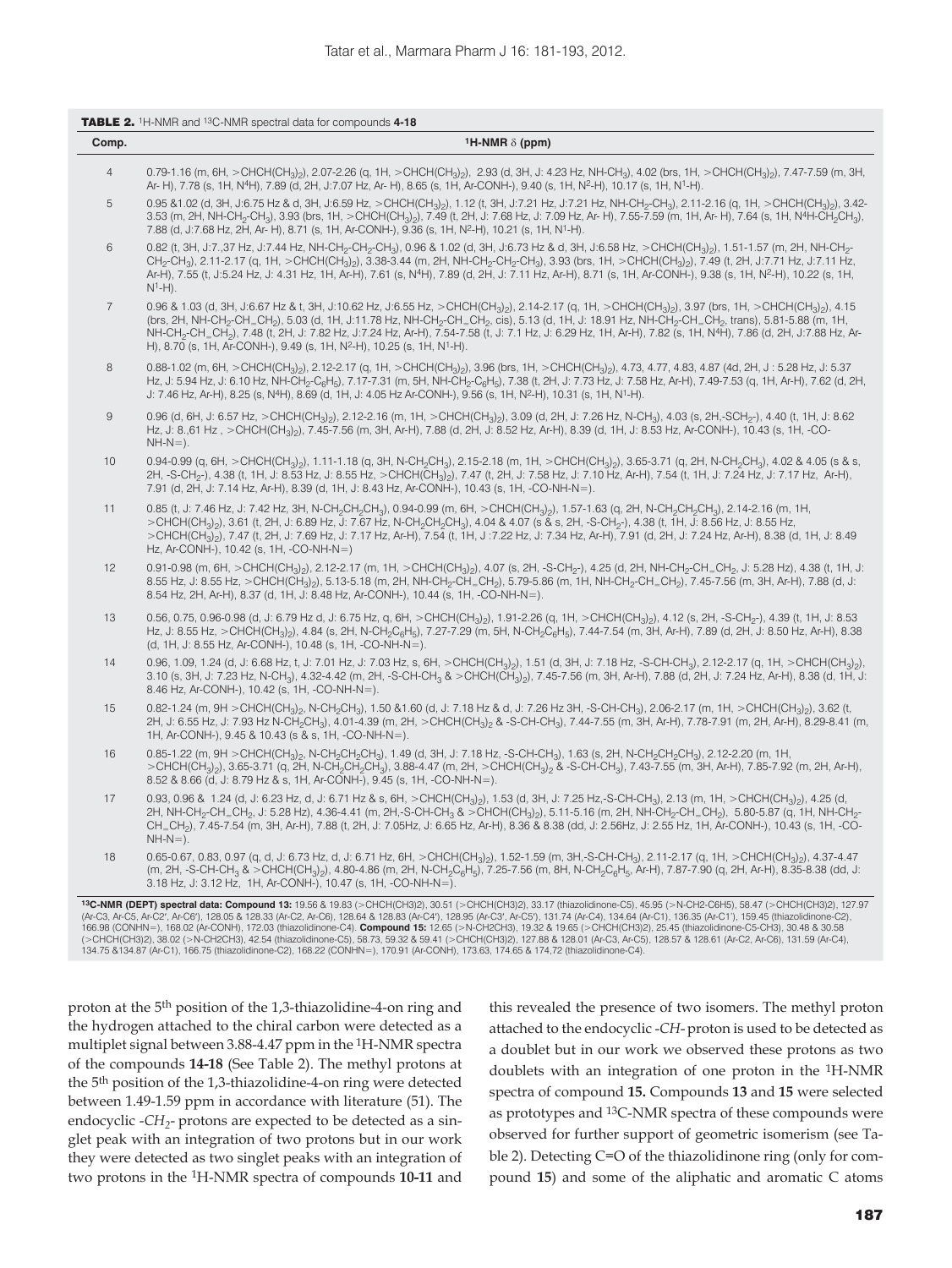#### TABLE 3. Anti-Feline Corona Virus (FIPV) and anti-Feline Herpes Virus activity and cytotoxicity of compounds **4-18** in CRFK cell cultures.

|                  |                        | $EC_{50}$ <sup>b</sup> ( $\mu$ M)   |                               |  |
|------------------|------------------------|-------------------------------------|-------------------------------|--|
| Compound         | $CC_{50}^a$ ( $\mu$ M) | <b>Feline Corona</b><br>Virus(FIPV) | Feline<br><b>Herpes Virus</b> |  |
| $\overline{4}$   | >100                   | >100                                | >100                          |  |
| 5                | >100                   | >100                                | >100                          |  |
| 6                | >100                   | >100                                | >100                          |  |
| $\overline{7}$   | >100                   | >100                                | >100                          |  |
| 8                | 85.3                   | >20                                 | >20                           |  |
| $\mathsf g$      | >100                   | >100                                | >100                          |  |
| 10               | >100                   | >100                                | >100                          |  |
| 11               | >100                   | >100                                | >100                          |  |
| 12               | >100                   | >100                                | >100                          |  |
| 13               | >100                   | >100                                | >100                          |  |
| 14               | >100                   | >100                                | >100                          |  |
| 15               | >100                   | >100                                | >100                          |  |
| 16               | >100                   | >100                                | >100                          |  |
| 17               | >100                   | >100                                | >100                          |  |
| 18               | >100                   | >100                                | >100                          |  |
| HHA $(\mu g/ml)$ | >100                   | 0.8                                 | 2.7                           |  |
| UDA (µg/ml)      | >100                   | 1.6                                 | 2.6                           |  |
| Ganciclovir      | >100                   | >100                                | 2.9                           |  |

ª50% Cytotoxic concentration, as determined by measuring the cell viability with the colorimetric formazan-based MTS assay.<br><sup>b</sup> 50% Effective concentration, or concentration producing 50% inhibition of virus-induced cytopa

MTS assay. CRFK cells: Crandell-Rees Feline Kidney cells.

| <b>TABLE 4.</b> Cytotoxicity and antiviral activity of compounds 4-18 in HEL cell cultures. |  |
|---------------------------------------------------------------------------------------------|--|
|---------------------------------------------------------------------------------------------|--|

| Compound        | Minimum cytotoxic<br>concentration <sup>a</sup> ( $\mu$ M) | <b>Herpes simplex</b><br>virus-1 (KOS) | <b>Herpes simplex</b><br>virus- $2(G)$ | Vaccinia<br>virus | <b>Vesicular</b><br>stomatitis virus | Herpes simplex virus-1<br><b>TK-KOS ACVr</b> |
|-----------------|------------------------------------------------------------|----------------------------------------|----------------------------------------|-------------------|--------------------------------------|----------------------------------------------|
| $\overline{4}$  | >100                                                       | >100                                   | >100                                   | >100              | >100                                 | >100                                         |
| 5               | >100                                                       | >100                                   | >100                                   | >100              | >100                                 | >100                                         |
| 6               | >100                                                       | >100                                   | >100                                   | >100              | >100                                 | >100                                         |
| $\overline{7}$  | >100                                                       | >100                                   | >100                                   | >100              | >100                                 | >100                                         |
| 8               | >100                                                       | >100                                   | >100                                   | >100              | >100                                 | >100                                         |
| $\overline{9}$  | >100                                                       | >100                                   | >100                                   | >100              | >100                                 | >100                                         |
| 10              | >100                                                       | >100                                   | >100                                   | >100              | >100                                 | >100                                         |
| 11              | >100                                                       | >100                                   | >100                                   | >100              | >100                                 | >100                                         |
| 12              | >100                                                       | >100                                   | >100                                   | >100              | >100                                 | >100                                         |
| 13              | >100                                                       | >100                                   | >100                                   | >100              | >100                                 | >100                                         |
| 14              | >100                                                       | >100                                   | >100                                   | >100              | >100                                 | >100                                         |
| 15              | >100                                                       | >100                                   | >100                                   | >100              | >100                                 | >100                                         |
| 16              | >100                                                       | >100                                   | >100                                   | >100              | >100                                 | >100                                         |
| 17              | >100                                                       | >100                                   | >100                                   | >100              | >100                                 | >100                                         |
| 18              | >100                                                       | >100                                   | >100                                   | >100              | >100                                 | >100                                         |
| <b>Brivudin</b> | >250                                                       | 0.04                                   | 10                                     | $\overline{c}$    | >250                                 | 50                                           |
| Ribavirin       | >250                                                       | 50                                     | 50                                     | 5                 | >250                                 | 150                                          |
| Acyclovir       | >250                                                       | 0.4                                    | 0.4                                    | 146               | >250                                 | 50                                           |
| Ganciclovir     | >100                                                       | 0.03                                   | 0.03                                   | >250              | >100                                 | 0.8                                          |

aRequired to cause a microscopically detectable alteration of normal cell morphology. bRequired to reduce virus-induced cytopathogenicity by 50 %.

(compound **13** and **15**) as two peaks instead of one, provided confirmatory evidence for geometric isomerism (52-54).

-CONH bond cleavage and 2-hydrazinylidene-3-methyl-1,3 thiazolidin-4-one moiety. By expulsion of CO from m/z 204.1019 fragment, 2-methyl-1-[(phenylcarbonyl)amino]prop-1-ylium cation (m/z 176.1069) was detected. Benzoyl cation

In the HR mass spectra, compounds **9-13** fragmented via a prominent pathway to afford fragment at m/z 204.1019 by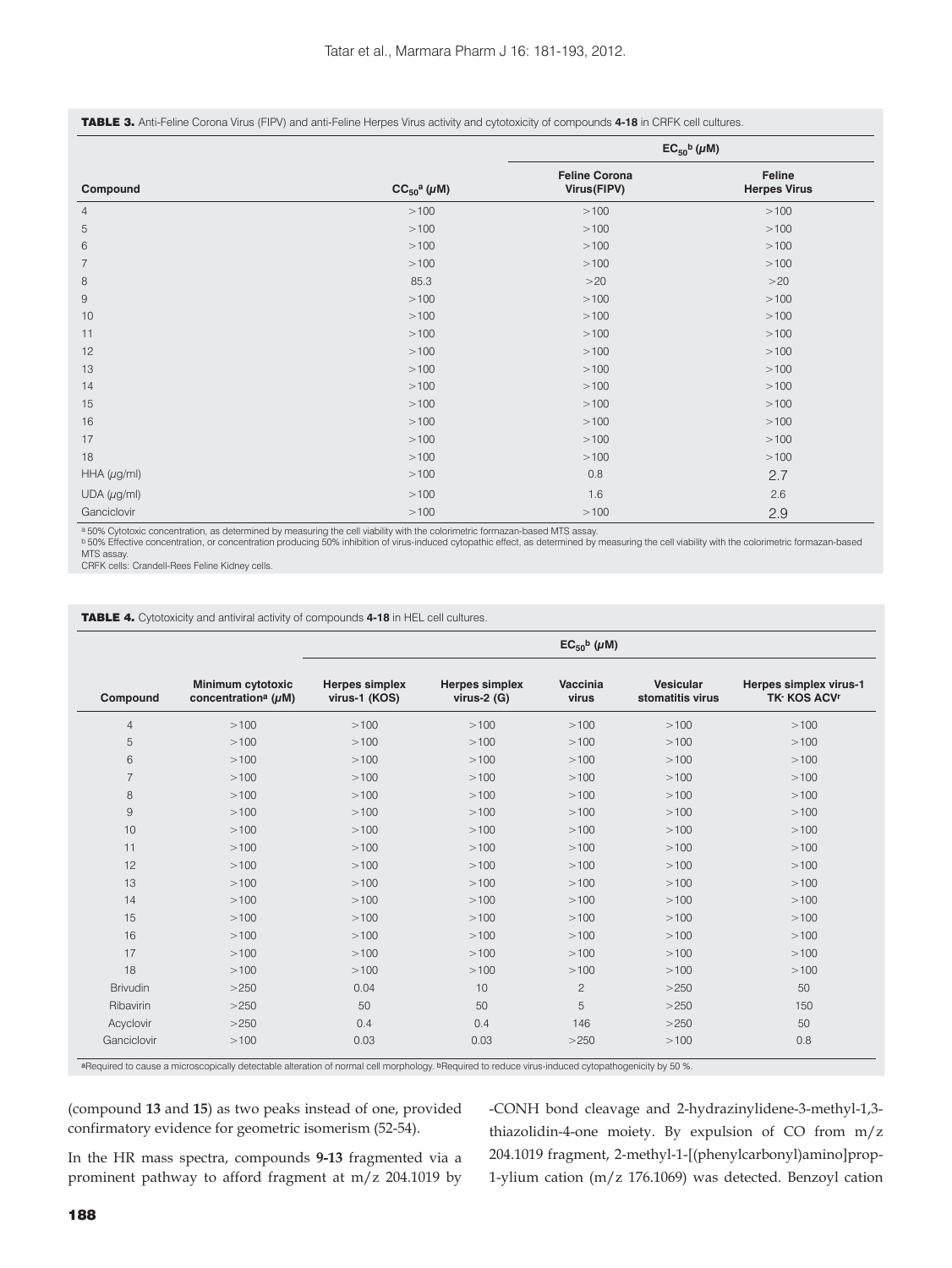| <b>TABLE 5.</b> Cytotoxicity and antiviral activity of compounds 4-18 in HeLa cell cultures. |
|----------------------------------------------------------------------------------------------|
|----------------------------------------------------------------------------------------------|

|                 |                                                            | $EC_{50}$ <sup>b</sup> ( $\mu$ M) |                       |                                   |  |
|-----------------|------------------------------------------------------------|-----------------------------------|-----------------------|-----------------------------------|--|
| Compound        | Minimum cytotoxic<br>concentration <sup>a</sup> ( $\mu$ M) | Vesicular<br>stomatitis<br>virus  | Coxsackie<br>virus B4 | Respiratory<br>syncytial<br>virus |  |
| $\overline{4}$  | >100                                                       | >100                              | >100                  | >100                              |  |
| 5               | >100                                                       | >100                              | >100                  | >100                              |  |
| 6               | >100                                                       | >100                              | >100                  | >100                              |  |
| $\overline{7}$  | >100                                                       | >100                              | >100                  | >100                              |  |
| 8               | >100                                                       | >100                              | >100                  | >100                              |  |
| 9               | >100                                                       | >100                              | >100                  | >100                              |  |
| 10              | >100                                                       | >100                              | >100                  | >100                              |  |
| 11              | >100                                                       | >100                              | >100                  | >100                              |  |
| 12              | >100                                                       | >100                              | >100                  | >100                              |  |
| 13              | >100                                                       | >100                              | >100                  | >100                              |  |
| 14              | >100                                                       | >100                              | >100                  | >100                              |  |
| 15              | >100                                                       | >100                              | >100                  | >100                              |  |
| 16              | >100                                                       | >100                              | >100                  | >100                              |  |
| 17              | >100                                                       | >100                              | >100                  | >100                              |  |
| 18              | >100                                                       | >100                              | >100                  | >100                              |  |
| <b>Brivudin</b> | >250                                                       | >250                              | >250                  | >250                              |  |
| $(S)$ -DHPA     | >250                                                       | 146                               | >250                  | >250                              |  |
| Ribavirin       | >250                                                       | $\overline{c}$                    | 146                   | 10                                |  |

TABLE 6. Cytotoxicity and antiviral activity of compounds **4-18** in Vero cell cultures.

|                |                                                            |                           |            | $EC_{50}$ <sup>b</sup> ( $\mu$ M) |                                 |                               |
|----------------|------------------------------------------------------------|---------------------------|------------|-----------------------------------|---------------------------------|-------------------------------|
| Compound       | Minimum cytotoxic<br>concentration <sup>a</sup> ( $\mu$ M) | Para-influenza-3<br>virus | Reovirus-1 | <b>Sindbis</b><br>virus           | Coxsackie<br>virus<br><b>B4</b> | Punta<br><b>Toro</b><br>virus |
| $\overline{4}$ | >100                                                       | >100                      | >100       | >100                              | >100                            | >100                          |
| 5              | >100                                                       | >100                      | >100       | >100                              | >100                            | >100                          |
| 6              | >100                                                       | >100                      | >100       | >100                              | >100                            | >100                          |
| $\overline{7}$ | >100                                                       | >100                      | >100       | >100                              | >100                            | >100                          |
| 8              | >100                                                       | >100                      | >100       | >100                              | >100                            | >100                          |
| $\overline{9}$ | >100                                                       | >100                      | >100       | >100                              | >100                            | >100                          |
| 10             | >100                                                       | >100                      | >100       | >100                              | >100                            | >100                          |
| 11             | >100                                                       | >100                      | >100       | >100                              | >100                            | >100                          |
| 12             | >100                                                       | >100                      | >100       | >100                              | >100                            | >100                          |
| 13             | >100                                                       | >100                      | >100       | >100                              | >100                            | >100                          |
| 14             | >100                                                       | >100                      | >100       | >100                              | >100                            | >100                          |
| 15             | >100                                                       | >100                      | >100       | >100                              | >100                            | >100                          |
| 16             | >100                                                       | >100                      | >100       | >100                              | >100                            | >100                          |
| 17             | >100                                                       | >100                      | >100       | >100                              | >100                            | >100                          |
| 18             | >100                                                       | >100                      | >100       | >100                              | >100                            | >100                          |
| Brivudin       | >250                                                       | >250                      | >250       | >250                              | >250                            | >250                          |
| (S)-DHPA       | >250                                                       | 50                        | >250       | >250                              | >250                            | >250                          |
| Ribavirin      | >250                                                       | 50                        | >250       | >250                              | >250                            | 150                           |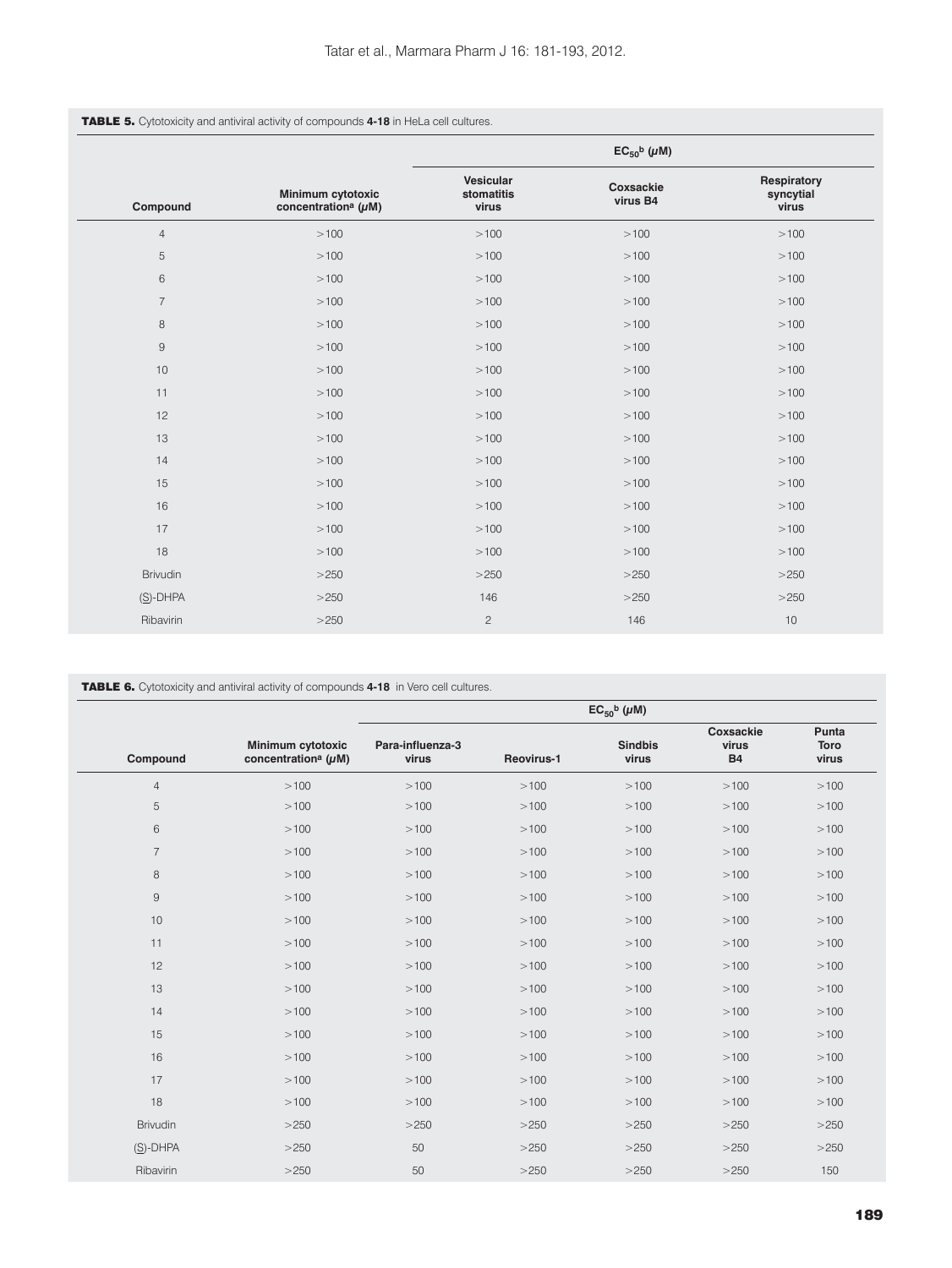# TABLE 7. Anti-HIV activity and cytotoxicity of compounds **4-18.**

| Compound         | Strain                      | $IC_{50}$ (µg/ml) | $CC_{50}$ (µg/ml)  | $\mathsf{SI}$                    | <b>Maximum P</b><br>rotection (%)         |
|------------------|-----------------------------|-------------------|--------------------|----------------------------------|-------------------------------------------|
| $\overline{4}$   | $\rm III_B$                 | >125<br>>125      | >125<br>>125       | X <sub>1</sub><br>X <sub>1</sub> | $\,6\,$<br>$\mathsf{O}\xspace$            |
|                  | <b>ROD</b>                  | >125<br>>125      | >125<br>>125       | X <sub>1</sub><br>X <sub>1</sub> | $\,6$<br>$\mathbf{2}$                     |
| $\mathbf 5$      | $\rm III_B$                 | >125<br>>125      | >125<br>>125       | X <sub>1</sub><br>X <sub>1</sub> | $\overline{4}$<br>$\mathbf{1}$            |
|                  | <b>ROD</b>                  | >125<br>>125      | >125<br>>125       | X <sub>1</sub><br>X <sub>1</sub> | 6<br>$\overline{4}$                       |
| $\,$ 6 $\,$      | $\rm{III}_B$                | >125<br>>119      | >125<br>$=119$     | X <sub>1</sub><br>$\,<\,1$       | $\sqrt{4}$<br>$\mathbf{1}$                |
|                  | <b>ROD</b>                  | >125<br>>125      | >125<br>>125       | X <sub>1</sub><br>X <sub>1</sub> | $\sqrt{4}$<br>$\mathsf{O}\xspace$         |
| $\boldsymbol{7}$ | $\rm{III}_B$                | >125<br>>125      | >125<br>>125       | X <sub>1</sub><br>X <sub>1</sub> | 3<br>$\mathbf{1}$                         |
|                  | <b>ROD</b>                  | >125<br>>125      | >125<br>>125       | X <sub>1</sub><br>X <sub>1</sub> | 5<br>$\overline{4}$                       |
| $\,$ 8 $\,$      | $\rm{III}_B$                | >66.1<br>>72.7    | $=66.1$<br>$=72.7$ | $\,<\,1$<br>$\,<\,1$             | $\overline{4}$<br>$\mathbf{1}$            |
|                  | <b>ROD</b>                  | >73.5<br>>68.1    | $=73.5$<br>$=68.1$ | < 1<br>$\,<\,1$                  | $\mathbf{2}$<br>$\mathsf{O}\xspace$       |
| $\mathsf 9$      | $\mathsf{III}_\mathsf{B}$   | >125<br>>125      | >125<br>>125       | X <sub>1</sub><br>X <sub>1</sub> | $\ensuremath{\mathsf{3}}$<br>$\mathbf{c}$ |
|                  | <b>ROD</b>                  | >125<br>>125      | >125<br>>125       | X <sub>1</sub><br>X <sub>1</sub> | $\overline{c}$<br>$\mathbf{1}$            |
| $10$             | $\mathsf{III}_\mathsf{B}$   | >125<br>>94.2     | >125<br>$=94.2$    | X <sub>1</sub><br>$\,<\,1$       | 10<br>$\mathsf{O}\xspace$                 |
|                  | <b>ROD</b>                  | >125<br>>125      | >125<br>>125       | X <sub>1</sub><br>X <sub>1</sub> | $\overline{4}$<br>$\mathbf{1}$            |
| $11$             | $\mathsf{III}_\mathsf{B}$   | >125              | >125               | X <sub>1</sub>                   | $\overline{7}$                            |
|                  | <b>ROD</b>                  | >118<br>>125      | $=118$<br>>125     | $\,<\,1$<br>X <sub>1</sub>       | $\mathbf{1}$<br>$\overline{4}$            |
| 12               | $\mathsf{III}_\mathsf{B}$   | >125<br>>125      | >125<br>>125       | X <sub>1</sub><br>X <sub>1</sub> | $\mathsf{O}\xspace$<br>$\sqrt{2}$         |
|                  | <b>ROD</b>                  | >125<br>>125      | >125<br>>125       | X <sub>1</sub><br>X <sub>1</sub> | $\mathsf{O}\xspace$<br>$\mathbf{2}$       |
| 13               | $\mathsf{III}_\mathsf{B}$   | >125<br>>125      | >125<br>>125       | X <sub>1</sub><br>X <sub>1</sub> | $\mathsf{O}\xspace$<br>$\sqrt{4}$         |
|                  | <b>ROD</b>                  | >121<br>>125      | $=121$<br>>125     | $\,<\,1$<br>X <sub>1</sub>       | $\mathbf{1}$<br>$\overline{7}$            |
| 14               | $\rm III_B$                 | >125<br>>125      | >125<br>>125       | X <sub>1</sub><br>X <sub>1</sub> | $\boldsymbol{7}$<br>3                     |
|                  | <b>ROD</b>                  | >125<br>>125      | >125<br>>125       | X <sub>1</sub><br>X <sub>1</sub> | $\mathsf{O}\xspace$<br>3                  |
| 15               | $\mathsf{III}_{\mathsf{B}}$ | >125<br>>125      | >125<br>>125       | X <sub>1</sub><br>X <sub>1</sub> | $\mathsf{O}\xspace$<br>$\mathbf{c}$       |
|                  | <b>ROD</b>                  | >125<br>>125      | >125<br>>125       | X <sub>1</sub><br>X <sub>1</sub> | $\sqrt{2}$<br>$\ensuremath{\mathsf{3}}$   |
| $16$             | $\rm{III}_B$                | >125<br>>111      | >125<br>$=111$     | X <sub>1</sub><br>< 1            | $\mathbf{2}$<br>$\overline{4}$            |
|                  | <b>ROD</b>                  | >93.9<br>>125     | $=93.9$<br>>125    | $\,<\,1$<br>X <sub>1</sub>       | $\mathsf{O}\xspace$<br>$\mathbf{c}$       |
| $17\,$           | III <sub>B</sub>            | >125<br>>125      | >125<br>>125       | X <sub>1</sub><br>X <sub>1</sub> | $\mathbf{1}$<br>$\boldsymbol{7}$          |
|                  | <b>ROD</b>                  | >121<br>>125      | $=121$<br>>125     | $\,<\,1$<br>X <sub>1</sub>       | $\mathsf{O}\xspace$<br>$\overline{4}$     |
|                  |                             | >125<br>>59.2     | >125<br>$=59.2$    | X <sub>1</sub><br>< 1            | 3                                         |
| 18               | $\mathsf{III}_\mathsf{B}$   | >84.8             | $= 84.8$           | $\,<\,1$                         | $\mathbf{2}$<br>$\mathsf{O}\xspace$       |
|                  | <b>ROD</b>                  | >72.9<br>>80.8    | $=72.9$<br>$=80.8$ | $\,<\,1$<br>< 1                  | $\overline{4}$<br>$\mathsf{O}\xspace$     |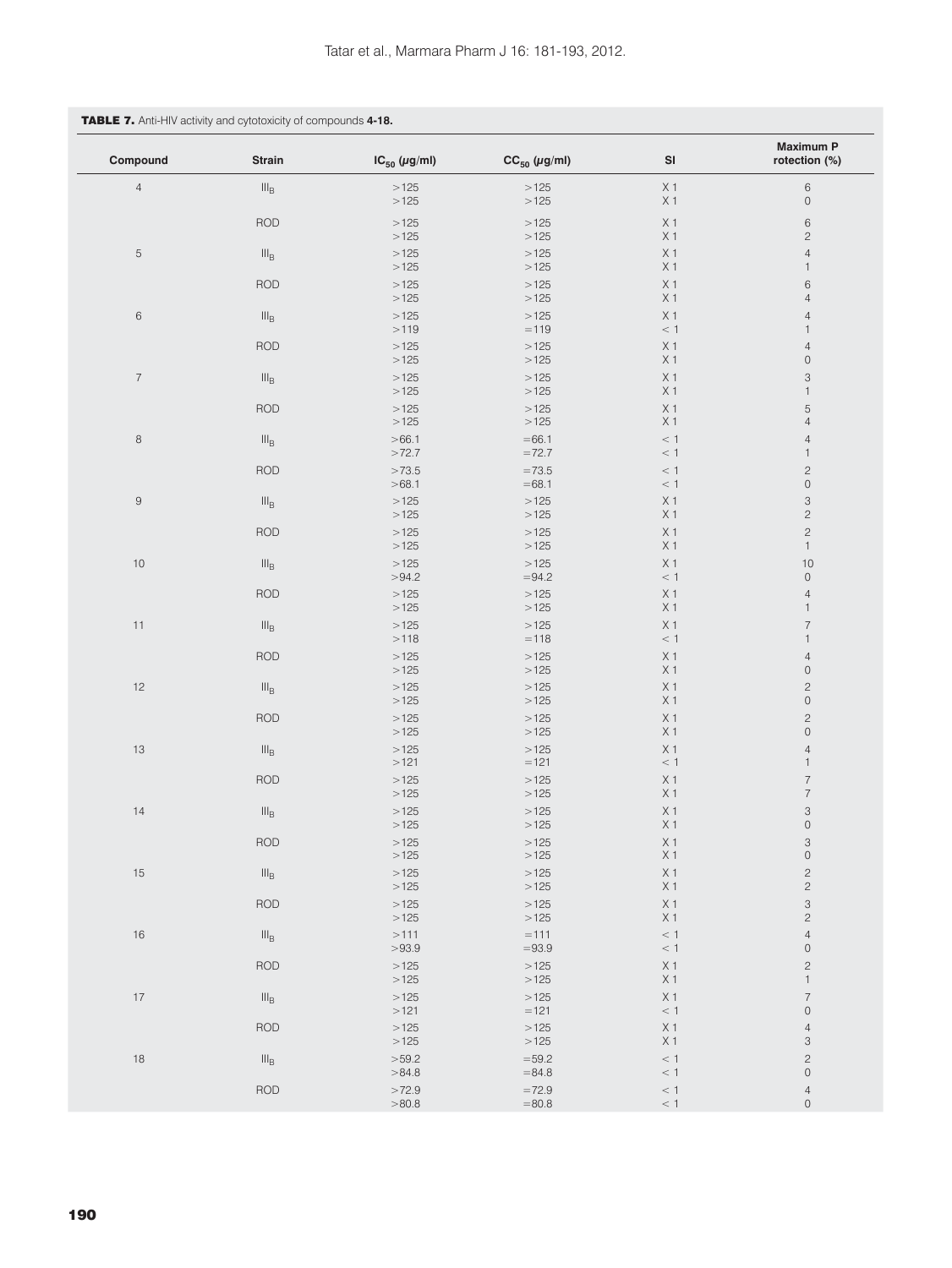| Compound | % Inhibition | Compound | % Inhibition |
|----------|--------------|----------|--------------|
| 4        | N.I.         | 12       | N.I.         |
| 5        | N.I.         | 13       | 6.4          |
| 6        | N.I.         | 14       | N.I.         |
|          | 12.4         | 15       | N.I.         |
| 8        | N.I.         | 16       | N.D.         |
| 9        | N.I.         | 17       | N.I.         |
| 10       | N.I.         | 18       | N.I.         |
| 11       | N.I.         |          |              |

aPercent inhibition was determined at 100 μM concentration of the indicated compound and represents an average of at least two independent measurements in duplicate. N.D.: not determined. N.I.: no inhibition.

(m/z 105.0334) was determined through cleavage of amide bond of the fragment at m/z 176.1076. Except for compound **16** fragmented via quasi-molecular ion by HR-FAB, compounds **14-15**, **17-18** fragmented to afford m/z 204.1019 by – CONH- bond cleavage and 2-hydrazinylidene-3,5-dimethyl-1,3-thiazolidin-4-one moiety. The prosecuting fragmentation was observed in the same manner as compounds **9-18**.

## *Antiviral evaluation*

In view of the antiviral activity ascertained for similar 1,3-thiazolidine-4-ones, the synthesized compounds were subjected to a preliminary screening for their antiviral effects against various types of viruses in HEL, HeLa, Vero and CRFK (Crandell-Rees Feline Kidney) cell cultures. Compounds **4-18** were not found to be active against *Feline Corona Virus (FIPV), Feline Herpes Virus, HSV-1(KOS), HSV-1(TK-KOS ACVr), HSV-2(G), Vaccinia virus, Varicella-ZosterVirus TK+VZV, Varicella-Zoster-*Virus TK-VZV, Cytomegalovirus, Vesicular stomatitis virus, Res*piratory syncytial virus, Coxsackie B4 virus, Parainfluenza-3 virus,* 

*Reovirus-1, Sindbis virus and Punta Toro virus* (see Tables 3-6). Compounds **4-18** were also evaluated for their anti-HIV activity. None of the synthesized compounds showed any significant activity against HIV-1  $(III_B)$  or HIV-2 (strain ROD) in MT-4 cells (See Table 7) at subtoxic concentrations.

The anti-HCV activity of the compounds was also investigated employing the *in vitro* HCV NS5B RdRp inhibition assay as described in the experimental section. Highest inhibition against HCV NS5B RdRp activity at 100 μM were observed with compounds **7** and **13** by 12.4% and 6.4%, respectively. Remaining compounds exhibited no inhibition at this concentration, thus suggesting that none of the compounds specifically target HCV NS5B polymerase (see Table 8)*.* 

## ACKNOWLEDGEMENTS

This work was supported by the Research Fund of Marmara University, project number: SAG-DKR-200407-0079.

# **L-Valin yan zinciri taşıyan 1,3-tiyazolidin-4-on türevlerinin sentezi, yapılarının aydınlatılması ve antiviral etkilerinin tespiti**

**ÖZET: 1,3-Tiyazolidin-4-on türevi bileşiklerin, HIV-1 non-nükleozit ters transkriptaz ve HCV NS5B RNA-bağımlı RNA polimeraz enzimlerini inhibe etmek suretiyle anti-HIV ve anti-HCV etki gösterdikleri literatürlerde bildirilmiştir. Bu bilgiden hareketle, literatürde kayıtlı olmayan 1-[2-(benzoilamino)-3-metilbutiril]-4-alkil/arilalkiltiyosemikarbazit ve 2-[2-(benzoilamino)-3- metilbutirilhidrazono]-3-alkil-/arilalkil-5-non sübstitüe / metil-1,3-tiyazolidinon türevi bileşikler sentezlenmiş ve antiviral etki potansiyeli açısından değerlendirilmişlerdir. Sentezlenen bileşiklerin antiviral etkileri; CRFK, HEL, HeLa ve Vero hücre kültürü ortamlarında çeşitli virüslere (Kedi Korona virüsü (FIPV), Kedi Herpes virüsü, HSV-1(KOS), HSV-1(TK-KOS ACVr), HSV-2(G), Vaksinya virüsü, Veziküler stomatitis virüsü, Varicella-ZosterVirüsü TK+VZV, Varicella-ZosterVirüsü TK-VZV, Sitomegalovirüs, Respiratuvar sinsitiyal virüs, Koksaki B4 virüsü, Parainfluenza-3 virüsü, Reovirüs-1, Sindbis virüsü, Punta Toro virüsü) karşı araştırılmıştır. Bileşiklerin sitotoksisitesi ve anti-HIV etkileri HIV-1 (IIIB) and HIV-2 (ROD) suşlarına karşı MT-4/MTT yöntemi kullanılarak taranmış ve non-toksik dozlarda antiviral etki göstermedikleri saptanmıştır. Sentezlenen bileşikler, anti-HCV NS5B RdRp etki potansiyalleri açısından da değerlendirilmiş; ancak en yüksek derişim olan 100 μM'da HCV NS5B RdRp'a karşı inhibitör etki göstermedikleri tespit edilmiştir.**

**ANAHTAR SÖZCÜKLER: 4-Tiyazolidinon, L-valin, anti-HIV etki, anti-HCV etki.**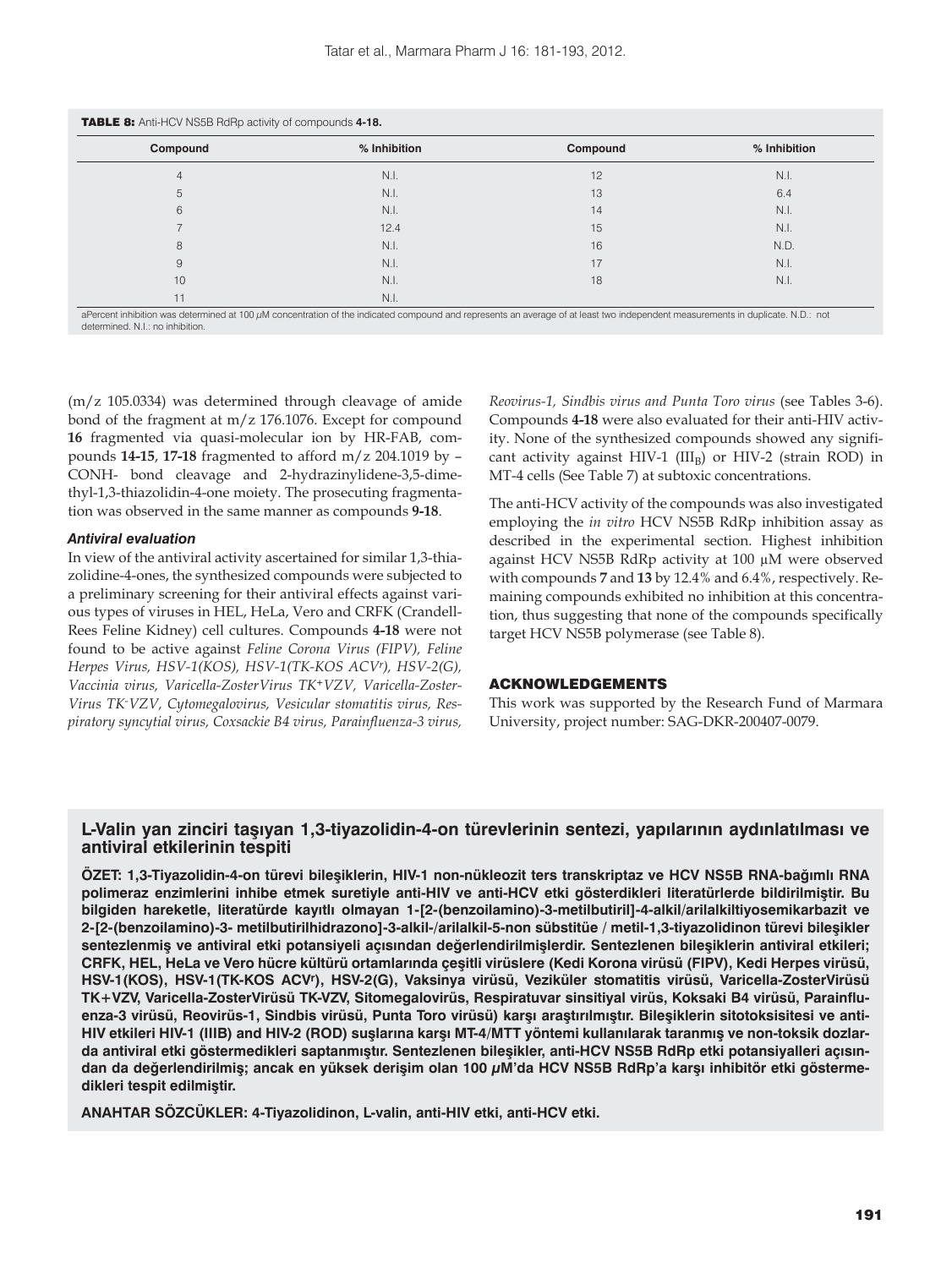# REFERENCES

- 1. Kline T, Barry KC, Jackson SR, Felise HB, Nguyen HV, Miller SI. Tethered thiazolidinone dimers as inhibitors of the bacterial type III secretion system. Bioorg Med Chem Lett 2009; 19: 1340-3.
- 2. Felise HB, Nguyen HV, Pfuetzner RA, Barry KC, Jackson SR, Blanc MP, Bronstein PA,Kline T, Miller SI. An inhibitor of gram-negative bacterial virulence protein secretion. Cell Host Microbe 2008; 4: 325-36.
- 3. Küçükgüzel G, Kocatepe A, De Clercq E, Sahin F, Güllüce M. Synthesis and biological activity of 4-thiazolidinones, thiosemicarbazides derived from diflunisal hydrazide. Eur J Med Chem 2006; 41: 353-9.
- 4. Puratchikody A, Natarajan R, Jayapal M, Doble M. Synthesis, in vitro antitubercular activity and 3D-QSAR of novel quinoxaline derivatives. Chem Biol Drug Des 2011; 78: 988-98.
- 5. Vintonyak VV, Warburg K, Kruse H, Grimme S, Hübel K, Rauh D, Waldmann H. Identification of thiazolidinones spiro-fused to indolin-2-ones as potent and selective inhibitors of the Mycobacterium tuberculosis protein tyrosine phosphatase B. Angew Chem Int Ed Engl 2010; 49: 5902-5.
- 6. Tatar E, Küçükgüzel İ, Küçükgüzel ŞG, Yılmaz-Demircan F, De Clercq E, Andrei G, Snoeck R, Pannecouque C, Şahin F, Bayrak ÖF. Synthesis, anti-tuberculosis and antiviral activity of novel 2-isonicotinoylhydrazono-5-arylidene-4-thiazolidinones. Int J Drug Des Dis 2010; 1: 19-32.
- 7. Küçükgüzel SG, Oruç EE, Rollas S, Sahin F, Özbek A. Synthesis, characterisation and biological activity of novel 4-thiazolidinones, 1,3,4-oxadiazoles and some related compounds. Eur J Med Chem 2002; 37: 197-206.
- 8. El Bialy SA, Nagy MM, Abdel-Rahman HM.antiviral and anticancer. Efficient regioselective three-component domino synthesis of 3-(1,2,4-triazol-5-yl)-1,3-thiazolidin-4-ones as potent antifungal and antituberculosis agents. Arch Pharm (Weinheim) 2011; 344: 821-9.
- 9. Rojas Ruiz FA, García-Sánchez RN, Estupiñan SV, Gómez-Barrio A, Torres Amado DF, Pérez-Solórzano BM, Nogal-Ruiz JJ, Martínez-Fernández AR, Kouznetsov VV. Synthesis and antimalarial activity of new heterocyclic hybrids based on chloroquine and thiazolidinone scaffolds. Bioorg Med Chem 2011; 19: 4562-73.
- 10. Ravichandran V, Jain A, Kumar KS, Rajak H, Agrawal RK. Design, synthesis, and evaluation of thiazolidinone derivatives as antimicrobial and anti-viral agents. Chem Biol Drug Des 2011; 78: 464-70.
- 11. Barreca ML, Chimirri A, De Luca L, Monforte AM, Monforte P, Rao A, Zappalà M, Balzarini J, De Clercq E, Pannecouque C, Witvrouw M. Discovery of 2,3-diaryl-1,3 thiazolidin-4-ones as potent anti-HIV-1 agents. Bioorg Med Chem Lett 2001; 11: 1793-6.
- 12. Rao A, Carbone A, Chimirri A, De Clercq E, Monforte AM, Monforte P, Pannecouque C, Zappalà M. Synthesis and anti-HIV activity of 2,3-diary1,3-thiazolidin-4-ones. Il Farmaco 2003; 58: 115-20.
- 13. Rao A, Balzarini J, Carbone A, Chimirri A, De Clercq E, Monforte AM, Monforte P, Pannecouque C, Zappalà M. 2-(2,6-Dihalophenyl)-3-(pyrimidin-2-yl)-1,3-thiazolidin-4-ones as non-nucleoside HIV-1 reverse transcriptase inhibitors. Antiviral Res 2004; 63: 79-84.
- 14. Rawal RK, Prabhakar YS, Katti SB, De Clercq E. 2-(Aryl)- 3-furan-2-ylmethyl-thiazolidin-4-ones as selective HIV-RT inhibitors. Bioorg Med Chem 2005; 13: 6771-6.
- 15. Rawal RK, Tripathi R, Kati SB, Pannecouque C, De Clercq E. Design, synthesis and evaluation of 2-aryl-3-heteroaryl-1,3-thiazolidin-4-ones as anti-HIV agents. Bioorg Med Chem 2007; 15: 1725-31.
- 16. Rawal RK, Kumar A, Siddiqi MI, Katti SB. Molecular docking studies on 4-thiazolidinones as HIV-1 RT inhibitors. J Mol Model 2007; 13: 155-61.
- 17. Rawal RK, Tripathi R, Katti SB, Pannecouque C, De Clercq E. Design and synthesis of 2-(2,6-dibromophenyl)- 3-heteroaryl-1,3-thiazolidin-4-ones as anti-HIV agents. Eur J Med Chem 2008; 43: 2800-6.
- 18. Chen H, Bai J, Jiao L, Guo Z, Yin Q, Li X. Design, microwave-assisted synthesis and HIV-RT inhibitory activity of 2-(2,6-dihalophenyl)-3-(4,6-dimethyl-5-(un)substituted-pyrimidin-2-yl)thiazolidin-4-ones. Bioorg Med Chem 2009; 17: 3980-6.
- 19. Balzarini J, Orzeszko-Krzesińska B, Maurin JK, Orzeszko A. Synthesis and anti-HIV studies of 2- and 3-adamantyl-substituted thiazolidin-4-ones. Eur J Med Chem 2009; 44: 303-11.
- 20. Kaushik-Basu N, Bopda-Waffo A, Talele TT, Basu A, Chen Y, Kucukguzel SG. 4-Thiazolidinones: a novel class of hepatitis C virus NS5B polymerase inhibitors. Front Biosci 2008; 13: 3857-68.
- 21. Rawal RK, Kati SB, Kaushik-Basu N, Arora P, Pan Z. Non-nucleoside inhibitors of the hepatitis C virus NS5B RNA-dependent RNA polymerase : 2-Aryl-3-heteroaryl-1,3-thiazolidin-4-one derivatives. Bioorg Med Chem Lett 2008; 18: 6110-4.
- 22. Lemm JA, O'Boyle DR, Liu M, Nower PT, Colonno R, Deshpande MS, Snyder LB, Martin SW, St Laurent DR, Serrano-Wu MH, Romine JL, Meanwell NA, Gao M. Identification of hepatitis C virus NS5A inhibitors. J Virol 2010; 84: 482-91.
- 23. Lemm JA, Leet JE, O'Boyle DR, Romine JL, Huang XS, Schroeder DR, Alberts J, Cantone JL, Sun JH, Nower PT, Martin SW, Serrano-Wu MH, Meanwell NA, Snyder LB, Gao M. Discovery of potent hepatitis C virus NS5A inhibitors with dimeric structures. Antimicrob Agents Chemtherap 2011; 55: 3795-802.
- 24. Keller TH, Shi PY, Wang QY. Anti-infectives: can cellular screening deliver? Curr Opin Chem Biol 2011; 15: 529-33.
- 25. Chen X, Zhan P, Pannecouque C, Balzarini J, De Clercq E, Liu X. Synthesis and biological evaluation of piperidinesubstituted triazine derivatives as HIV-1 non-nucleoside reverse transcriptase inhibitors. Eur J Med Chem 2012; 51:60-6.
- 26. De Clercq E. Anti-HIV drugs: 25 compounds approved within 25 years after the discovery of HIV. Int J Antimicrob Agents 2009; 33: 307-20.
- 27. Camarasa MJ, Velázquez S, San-Félix A, Pérez-Pérez MJ, Gago F. Dimerization inhibitors of HIV-1 reverse transcriptase, protease and integrase: a single mode of inhibition for the three HIV enzymes. Antiviral Res 2006; 71: 260–7.
- 28. De Clercq E. A 40-year journey in search of selective antiviral chemotherapy. Annu Rev Pharmacol Toxicol 2011; 51: 1-24.